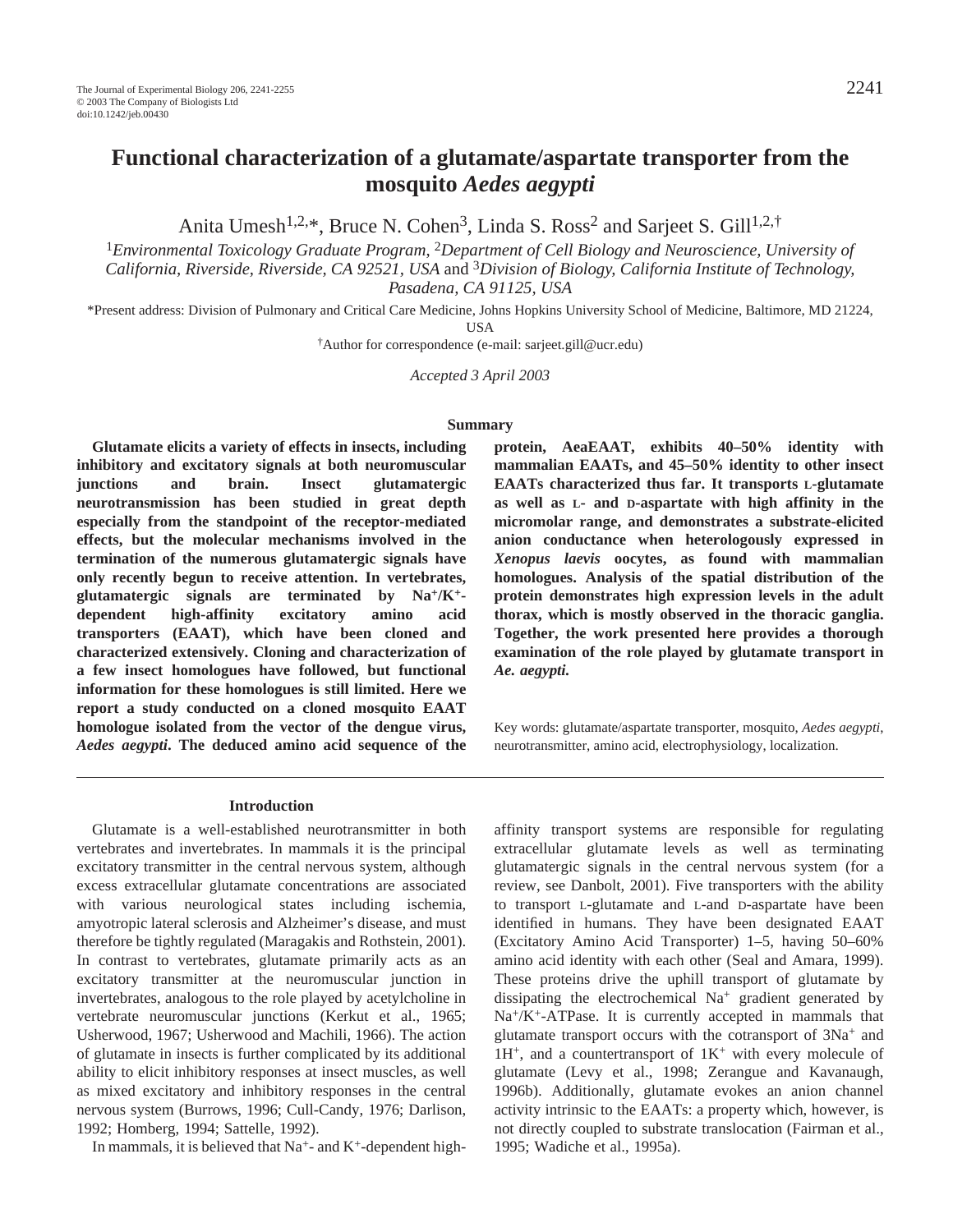In insects, early biochemical studies have shown the existence of Na+-dependent L-glutamate transport systems in both muscle and central nervous systems. Examples include Na+-dependent glutamate transport on isolated abdominal nerve cords from adult *Periplaneta americana*, as well as autoradiographic transport studies in the excitatory neuromuscular junctions of locust localizing Na+-dependent glutamate transport to nerve endings and surrounding glia (Evans, 1975; van Marle et al., 1983).

The availability of cDNA sequences encoding mammalian EAATs, coupled with the advent of molecular cloning, has allowed for the cloning and isolation of EAAT homologues from a number of insect species within the last 5 years. In particular, insect EAAT homologues have been cloned by independent groups from the brain and embryo of *Drosophila melanogaster* (dEAAT1 and dEAAT2) as well as the brains of caterpillar *Trichoplusia ni* (TrnEAAT), cockroach *Diploptera punctata* (DipEAAT) and honeybee *Apis mellifera* (AmEAAT) (Besson et al., 1999; Donly et al., 1997, 2000; Kawano et al., 1999; Kucharski et al., 2000; Seal et al., 1998). With the exception of AmEAAT, all insect homologues cloned thus far have been heterologously expressed and functionally characterized as Na<sup>+</sup>-dependent high-affinity glutamate and aspartate transporters with affinity in the micromolar range (Besson et al., 1999, 2000; Donly et al., 1997, 2000; Kawano et al., 1999; Kucharski et al., 2000; Seal et al., 1998). Electrophysiological studies on dEAAT1 have illustrated a substrate-elicited anion conductance that is stoichiometrically uncoupled from substrate translocation, much like the mammalian EAATs (Fairman et al., 1995; Seal et al., 1998; Wadiche et al., 1995b). Amongst such similarities, however, certain differences have been noted, such as a preference for L- and D-aspartate as substrates over L-glutamate for dEAAT2; a preference for L-asparatate over D-aspartate by DipEAAT; and abolished substrate transport by dEAAT1 in the absence of both intracellular and extracellular chloride (Besson et al., 2000; Donly et al., 2000; Seal et al., 1998).

Attempts at elucidating the spatial localization of the insect EAATs at the mRNA level for dEAAT1, dEAAT2 and AmEAAT, have demonstrated almost exclusive localization to parts of the brain insect brain (Besson et al., 1999; Seal et al., 1998; Soustelle et al., 2002). A recent immunohistochemical study on TrnEAAT, however, demonstrated expression in larval skeletal muscle fibers (Gardiner et al., 2002).

In spite of the fact that glutamate performs a plethora of roles in insects, and that a number of insect transporters for glutamate have been characterized, information available for the termination of insect glutamatergic signals is still relatively sparse. In light of this, we present a comprehensive study on a glutamate and aspartate transporter from the mosquito *Aedes aegypti* (AeaEAAT), which encompasses cloning and characterization from pharmacological, electrophysiological, and spatial localization standpoints. *Ae. aegypti* is the major vector for the dengue virus; the work presented here therefore represents the first such kind from a blood-feeding insect.

Given the recent completion of the *Anopheles gambiae* genome project, together with the historic interest in the biology of the mosquito as a vector for various human diseases, the work presented here is a timely contribution to the understanding of this disease vector.

#### **Materials and methods**

#### *Maintenance of animals*

*Aedes aegypti* L. were maintained in a light:dark photoperiod of 16 h:8 h, at 26°C and 77% relative humidity. Larvae were fed with a mixture of yeast and dry dog food (1:3 w/w) dissolved in water, adults were reared on sugar water and females were given weekly mouse blood meals.

### *Midgut/Malpighian tubule cDNA library construction*

 $Poly(A)^+$  RNA was isolated from isolated midgut and Malpighian tubules of adult female *Aedes aegypti.* The mRNA was then used for the construction of cDNA using a cDNA synthesis kit from (GIBCO BRL Life Technologies, Gaithersburg, MD, USA). The cDNA (approximately  $1.5 \mu g$ ) was separated by size-exclusion chromatography on a Superose 6 column using a SMART system (Pharmacia LKB Biotechnology, Piscataway, NJ, USA) as previously described (Mbungu et al., 1995). The >2kb cDNA was ligated to *Not*I*/Sal*I-cut, dephosphorylated pSport1 vector and electroporated into DH10B cells. The size of the unamplified library was 130 000 clones, 95% of which were recombinants. Isolation and analysis of individual cDNA clones demonstrated the presence of large inserts in this library.

### *Isolation of clone and construction in expression vector*

The gene encoding AeaEAAT, initially named BC10, was identified during an EST project that randomly sequenced approximately 2000 different genes expressed in the cDNA library above. The open reading frame (ORF) was subcloned into the expression vector pBSAMV containing a T7 promoter, through the *Nco*I and *Fse*I restriction enzyme sites (Chiu et al., 2000). These restriction sites were engineered into the 5′ and 3′ ends of the ORF, respectively, by polymerase chain reaction (PCR) using primers containing the sites. The PCR product generated by Expand (Roche, Palo Alto, CA, USA) was gel purified, and initially ligated to pCR2.1 (Invitrogen, Carlsbad, CA, USA) according to the manufacturer's specifications. Clones putatively containing the desired product were sequenced to confirm the lack of any PCR-generated errors using ABI Prism cycle sequencing. The clone with the correct sequence was subsequently subcloned into the pBSAMV vector (Chiu et al., 2000), and will herein be referred to as pBSAMVBC10.

#### In vitro *transcription/translation*

The plasmid pBSAMVBC10 containing the AeaEAAT ORF was *in vitro* transcribed and translated using the TNT T7- Coupled Reticulocyte Lysate System (Promega, Madison, WI, USA). A sample  $(4 \mu l)$  of the total reaction was separated by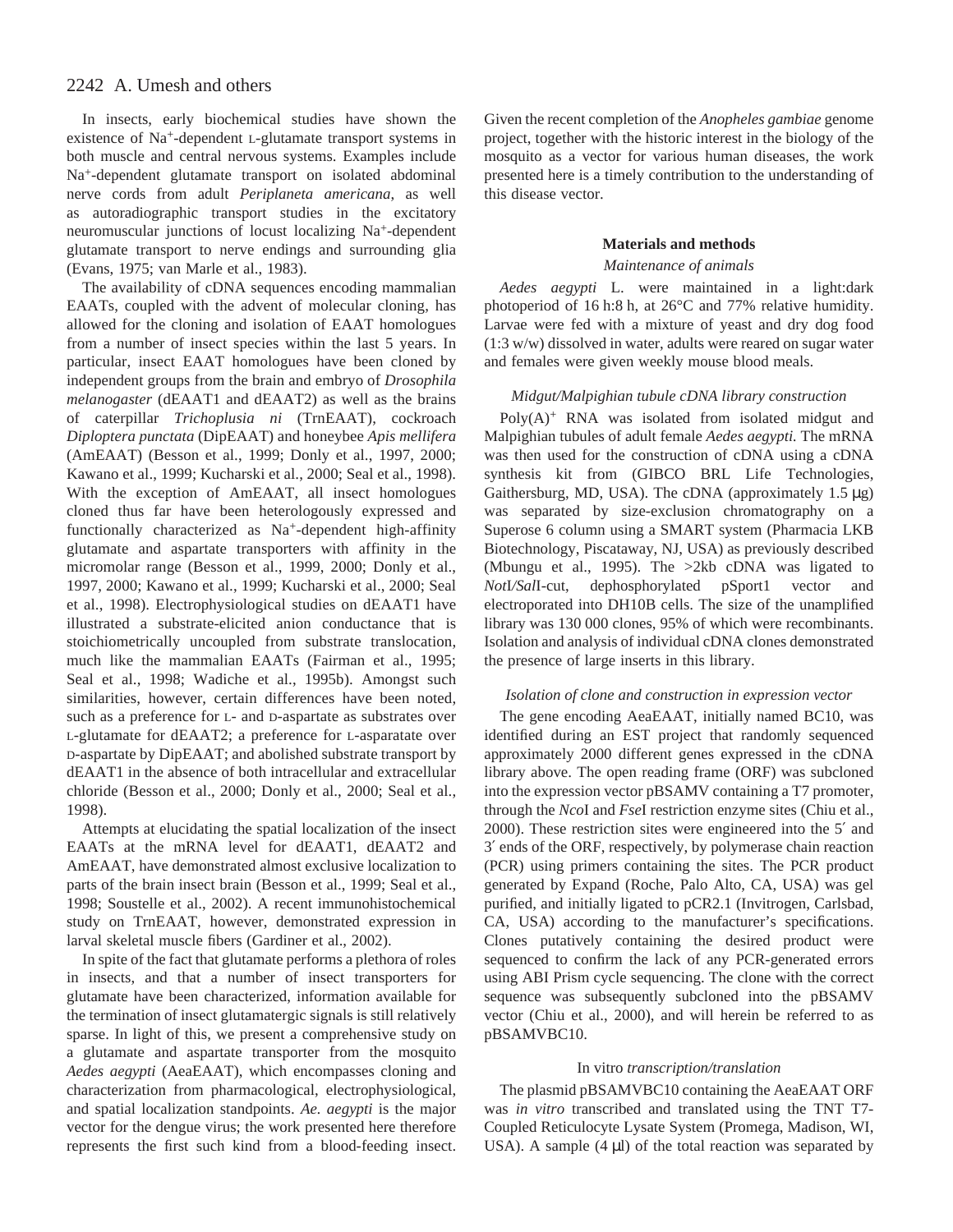discontinuous 8% SDS-PAGE as described previously (Laemmli, 1970). The gel was stained with Coomassie Blue, destained, treated in Entensify enhancing solutions (Dupont-NEN, Boston, MA, USA), and dried before exposure to X-ray film for 3 days.

#### *Transient transfections*

HeLa cells were maintained in Minimum Essential Medium (Invitrogen, Carlsbad, CA, USA) containing 1.5 g NaHCO3, sodium pyruvate (Invitrogen), non-essential amino acids (Invitrogen), penicillin/streptomycin (Invitrogen) and 10% fetal bovine serum (Summit Biotechnologies, Greeley, CO, USA) at  $37^{\circ}$ C and  $5\%$  CO<sub>2</sub>. Transient transfections utilizing the T7/vaccinia virus method were generally carried out in 48 well plates using serum-free medium for all steps (Blakely et al., 1991). Briefly,  $5-7\times10^4$  cells per well were plated the night before transfection in the above medium lacking antibiotics, of which 2 wells were counted on the day of the transfection to obtain an average number of cells per well. A virus multiplicity of infection of 5, 0.3  $\mu$ l of lipofectin (Invitrogen), 1  $\mu$ l PLUS reagent (Invitrogen), and 100 ng of DNA was used per well in all cases. Lipofectin was diluted in medium 30–35 min before mixing with DNA, which itself was preincubated with the PLUS reagent for 15 min beforehand. Cells were infected with virus (30 m,  $37^{\circ}$ C/5% CO<sub>2</sub>) with shaking every 10 min, and the lipofectin/DNA/PLUS mixture was overlayed.

#### *Transport assay in mammalian cells*

Transport assays were carried out between 18 and 24 h after infection/transfection. Cells were washed once with PBS, and incubated for 15 min with uptake buffer  $(120 \text{ mmol } l^{-1} \text{ NaCl},$ 4.7 mmol  $l^{-1}$  KCl, 10 mmol  $l^{-1}$  Hepes, pH 7.5, 5 mmol  $l^{-1}$ Tris-Cl, pH 7.4, 1.2 mmol  $l^{-1}$  KH<sub>2</sub>PO<sub>4</sub>, 2 mmol  $l^{-1}$  CaCl<sub>2</sub>, 1.2 mmol  $l^{-1}$  MgSO<sub>4</sub>) containing glucose before performing the transport assay in duplicate. In order to determine substrate specificity, cells were incubated with a mixture of cold substrate (100 µmol  $l^{-1}$ ) and <sup>3</sup>H-labeled substrate (30 nmol  $l^{-1}$ ; Amersham, Piscataway, NJ, USA) used as a tracer, initially for 10–20 min. The substrates that were transported (L-glutamate, L-aspartate and D-aspartate) were further analysed for ion dependence, time course and dose–response studies.

#### *Time course, ion dependence and kinetic analyses*

A time course study was performed on all three substrates, where the duration of transport was varied. Upon determining the time during which transport followed a linear time course, this time point  $(5 \text{ min})$  was used in all subsequent transport assays.

The dependence of substrate transport on the major extracellular ions was determined by substituting equimolar choline chloride for NaCl in the assay buffer, while two types of anions, gluconate and acetate, were used in independent experiments to replace chloride ions.

Dose–response studies were performed to obtain the affinity and kinetic parameters (*K*m and *V*max), by varying the cold substrate concentration between 0.1 µmol  $l^{-1}$  and 500 µmol  $l^{-1}$ 

on a logarithmic scale. Experiments were performed in triplicate to obtain mean  $K_{\rm m}$  and  $V_{\rm max}$  values, calculated by a least-squares fit to the Michaelis–Menton equation and Eadie–Hofstee transformation using Origin 6.0 (Microcal, Northampton, MA, USA).

#### *Pharmacology*

Inhibition studies were carried out with  $1 \mu$ mol  $l^{-1}$  cold substrate and 30 nmol  $1^{-1}$  <sup>3</sup>H-labeled substrate, so as to render the concentration of substrate negligible when mathematically determining the  $K_i$ , such that the  $IC_{50}$  approximates the  $K_i$  as described (Cheng and Prusoff, 1973a). A three-point screen of 3, 100 and 3000  $\mu$ mol l<sup>-1</sup> inhibitor concentration was used initially in order to eliminate compounds that essentially had no effect on transport. Others were consequently subjected to a further inhibition assay, where inhibitor concentrations were varied on a logarithmic scale, typically between  $1$  nmol  $1^{-1}$  and  $3 \text{ mmol } 1^{-1}.$ 

#### *Electrophysiology*

Heterologous expression in *Xenopus laevis* oocytes was utilized to study the electrophysiological properties of AeaEAAT *via* two-electrode voltage clamp (TEV-200, Dagan Instruments, Minneapolis, MN, USA) interfaced to an IBMcompatible PC using a Digidata 1200 A/D controlled using the pCLAMP 6.0 program suite (Axon Instruments, Foster City, CA, USA). The expression construct pBSAMVBC10 was cut with *Not*I for runoff *in vitro* transcription using the Ambion T7 mMessage mMachine kit (Ambion, Austin TX, USA). Stages V and VI *Xenopus* oocytes were prepared using standard protocols, injected with 35 ng of cRNA, and incubated for 3–6 days in ND96 (96 mmol  $l^{-1}$  NaCl, 2 mmol  $l^{-1}$  KCl, 1 mmol  $l^{-1}$  CaCl<sub>2</sub>, 1 mmol  $l^{-1}$  MgCl<sub>2</sub>, 5 mmol  $l^{-1}$  Hepes, pH 7.5) supplemented with gentamycin at 18°C before recordings. Current responses were acquired at room temperature and analyzed with either Clampfit 8.0 (Axon Instruments, Foster City, CA, USA) or ORIGIN 6.0 (MicroCal Software, Northampton, MA, USA). Signals were filtered with a 2 kHz low-pass filter and a 3 mol  $l^{-1}$  KCl agar bridge was used to reduce junction potentials. Microelectrodes were filled with filtered  $3 \text{ mol } l^{-1}$  KCl solution, with resistances of less than 1  $\text{MΩ}$  for both current passing and recording electrodes. For the superfusing of saline solution, a Perkin–Elmer Model 410 liquid chromatography pump was used, supplying a continuous flow of ND-96 buffer at a flow rate of 1.0 ml min<sup>-1</sup>. A Rheodyne injection valve was used to apply substrates for dose–response analysis in  $170 \mu l$  volumes, providing a 5 s exposure of substrate to the oocyte. Concentration–response relationships to determine  $EC_{50}$  values were obtained from oocytes clamped at  $-60$  mV by measuring the peak current amplitude as a function of substrate concentration. Results were normalized to current evoked by the highest substrate concentration used, and subsequently fit to the equation  $I = I_{\text{max}} S / (EC_{50} + S)$ , where *I* is the peak current amplitude,  $I_{\text{max}}$ is the peak current amplitude evoked by the highest substrate concentration, and *S* is the concentration of substrate.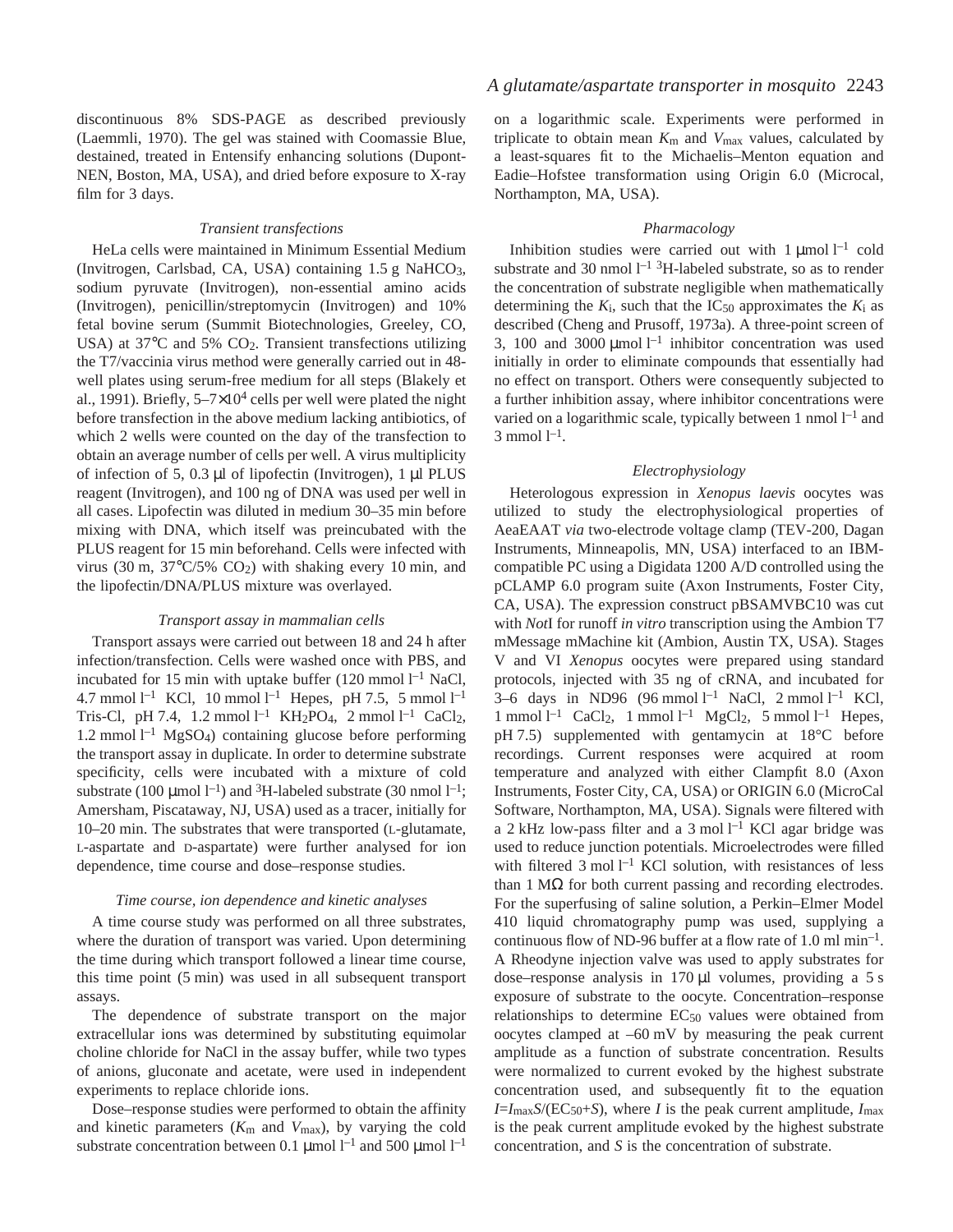In reversed-transport studies, oocytes clamped at -60 mV were exposed to a high potassium buffer containing 98 mmol  $l^{-1}$  KCl, 1 mmol  $l^{-1}$  MgCl<sub>2</sub>, 1.8 mmol  $l^{-1}$  CaCl<sub>2</sub> and 5 mmol  $l^{-1}$  Hepes (pH 7.5).

Current–voltage relationships were determined either by measurement of steady-state currents in response to bath application of substrates or by off-line subtraction of control current records obtained during 1 ms voltage pulses to potentials between  $-60$  and  $+50$  mV from corresponding current records in the presence of substrate. Sodium substitution studies were carried out in saline containing equimolar choline chloride instead of NaCl. External chloride was replaced by either gluconate, nitrate or thiocyanate salts as indicated, at concentrations equivalent to the chloride salts used in ND96. Intracellular chloride depletion experiments were performed as described in Wadiche et al. (1995a), by placing oocytes in chloride-free buffer substituted with gluconate for at least 20 h prior to use.

#### Xenopus *oocyte transport assay*

Substrate-transport assays in *Xenopus* oocytes were performed by exposing oocytes to  ${}^{3}$ H-radiolabeled substrate  $(30 \text{ nmol } l^{-1}$  L-glutamate, L-aspartate and D-aspartate; Amersham) for 5 min at room temperature. Oocytes were then rapidly washed three times in ice-cold buffer in order to prevent any possibility of reversed transport, upon which they were lysed in 10% SDS and subjected to scintillation counting.

For cases in which transport assays were performed under two-electrode voltage clamp, oocytes were clamped at –60 mV and exposed to radioactive ligand for  $5s$ , then washed for  $10s$ with the respective saline, and subsequently lysed and counted for accumulated radioactivity as described above.

#### *Antibody production and purification*

A synthetic peptide of 15 amino acids, corresponding to the C-terminal 14 amino acids of AeaEAAT, plus a cysteine at the N terminus of these 14 residues (CPSSEINGKTQRNSL) was synthesized (MGIF, University of Georgia). The peptide was conjugated to a maleimide-activated form of keyhole limpet hemocyanin (KLH; Pierce, Rockford, IL, USA) according to the manufacturer's instructions, immunized in rabbits and affinity-purified essentially as described (Umesh and Gill, 2002).

#### *Preparation of membranes from* Ae. aegypti

Membranes were isolated from adult *Ae. aegypti* using a differential centrifugation protocol. Head, thorax and abdomen were separated from male and female *Ae. aegypti* anesthetized in CO2. Briefly, tissues were suspended in ice-cold Tris-HCl buffer (50 mmol l<sup>-1</sup>, pH 7.4) containing phenylmethylsulfonyl fluoride (PMSF; 1 mmol  $l^{-1}$ ) and protease cocktail inhibitor (Roche Diagnostics, Indianapolis, IN, USA), homogenized with 30 strokes using a Dounce homogenizer, and centrifuged (3000 $g$ , 4 $\degree$ C, 10 min). The post-nuclear supernatant was centrifuged (10 000  $g$ , 4°C, 10 min) to remove mitochondria, and the resulting supernatant was further centrifuged to pellet the membranes (100 000  $g$ , 1 h, 4<sup>o</sup>C) using a Beckman Ti 42.2 rotor. Final pellets were resuspended in the homogenization buffer, upon which protein concentrations were determined with the BCA Protein Assay Kit (Pierce).

#### *Preparation of membranes from* X. laevis *oocytes*

Membranes were prepared from *Xenopus* oocytes injected with cRNA of pBSAMVBC10 and that of a *D. melanogaster* sodium channel, of which the latter served as a negative control (Buller and White, 1992). Briefly, oocytes were homogenized in Buffer A  $(150 \text{ mmol } l^{-1}$  NaCl, 10 mmol  $l^{-1}$  magnesium acetate, 20 mmol  $l^{-1}$  Tris-Cl, 0.1 mmol  $l^{-1}$  PMSF, pH 7.6) containing sucrose (10% w/v) at a concentration of 25 oocytes  $ml^{-1}$  of buffer. Homogenates were overlayed on a discontinuous sucrose gradient consisting of 20% and 50% sucrose, and subsequently centrifuged (15 000  $\mathbf{g}$ , 30 min, 4°C). The layer visible at the interface of 20% and 50% sucrose, representing the membrane portion, was carefully removed, diluted in 5 volumes of buffer A and recovered by centrifugation (100 000  $g$ , 1.5 h, 4<sup>o</sup>C).

### *SDS-PAGE and western analysis*

Membranes and cytosol of *Ae. aegypti,* as well as *X. laevis* oocyte membranes, were analyzed by SDS-PAGE and western blotting. Protein samples were treated with Laemmli sample buffer (37°C, 30 min). Subsequently, samples were separated by an 8% polyacrylamide gel at a concentration of 25 and 9  $\mu$ g per lane for the tissue samples and oocyte membranes, respectively. For western analysis, samples separated by SDS-PAGE were electrotransferred onto Immobilon P membranes (0.45 mm; Millipore, Billerica, MA, USA) using a tank transfer system (80 V, 3 h, 4 $^{\circ}$ C). Upon blocking (1 h, room temperature) with 3% BSA in PBS containing 0.05% Tween-20 (PBST), membranes were incubated with affinity-purified AeaEAAT antibody  $(1 \mu g,$  overnight,  $4^{\circ}$ C) diluted in PBST containing 1% BSA. As a negative control, membranes with identical samples were incubated with primary antibody that had been preadsorbed with peptide  $(10 \mu \text{mol})^{-1}$ ). Upon washing in PBST, membranes were incubated with horseradish peroxidase (HRP)-coupled donkey anti-rabbit IgG (Amersham) diluted  $1:3000$  in  $1\%$  BSA/PBST (1 h, room temperature), washed extensively, and proteins were ultimately detected using enhanced chemiluminescence (Amersham).

#### *Immunohistochemistry*

Immunohistochemical studies were performed on adult thorax. Upon separation of the thorax and fixation in alcoholic Bouin's solution (overnight, 4°C), tissues were sectioned after paraffin embedding as described before (Umesh and Gill, 2002). Sections were blocked in PBS-Triton X-100 (0.2%) (PBS-Tx,  $pH7.4$ ) containing normal goat serum (NGS, 1%) and BSA (0.1%) for 30 min, and then incubated with the  $\alpha$ -AeaEAAT (1/200 dilution in blocker, 4°C, overnight). After extensive washes with PBS-Tx, sections were incubated with HRP-labeled goat anti rabbit IgG (American Qualex, San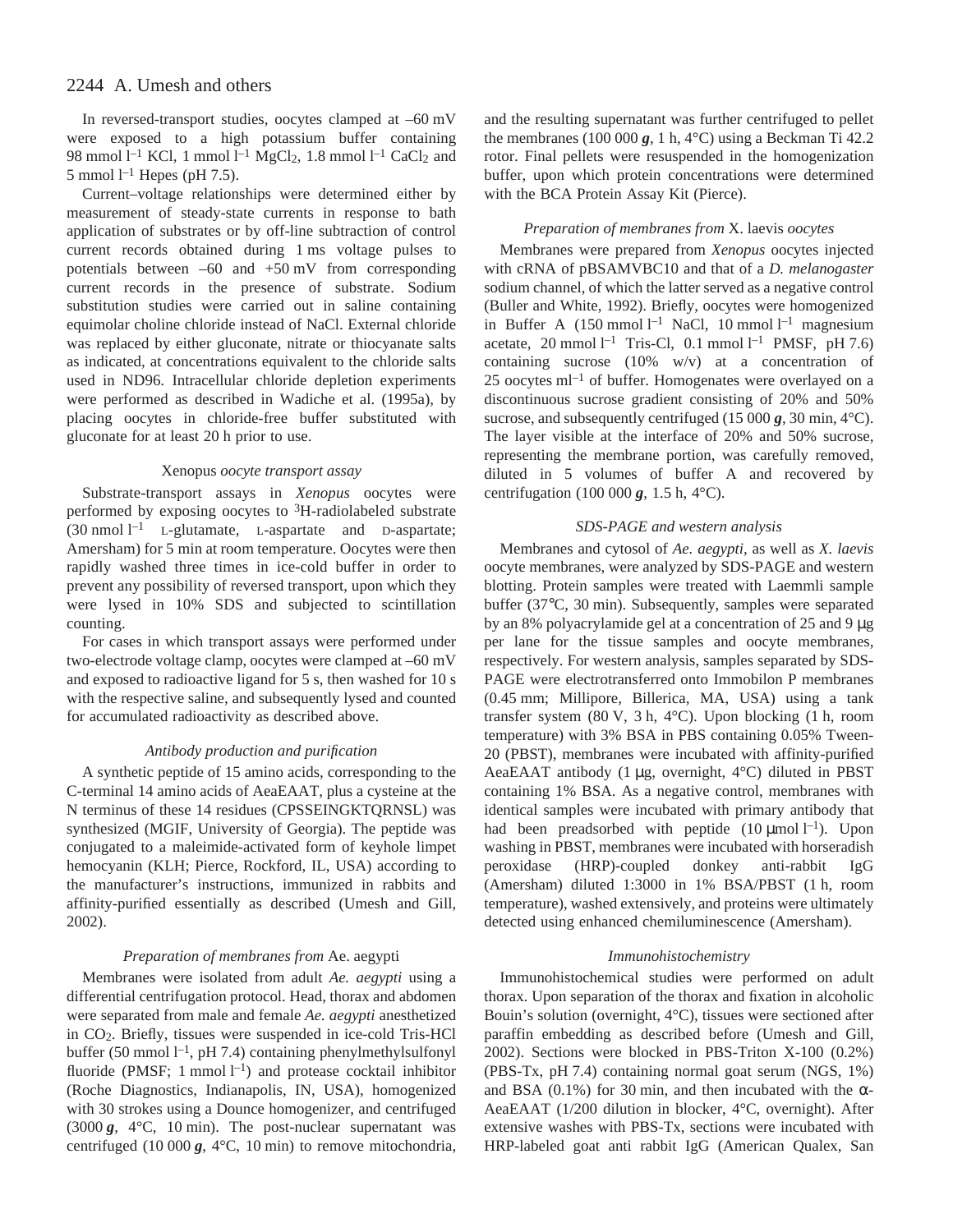Clemente, CA, USA) diluted 1/1000 in blocker, washed thoroughly with PBS-Tx and stained using 3-amino 9 ethylcarbazol as a substrate (Umesh and Gill, 2002). Slides were visualized with a Zeiss Axiovert microscope (Carl Zeiss, Thornwood, NY, USA). All images were ultimately imported into Adobe Photoshop (version 6.0, Adobe, Sunnyvale, CA, USA) in which they were assembled and labeled.

#### **Results**

### *Isolation and sequence analysis of AeaEAAT from* Aedes aegypti

Clones were isolated from a cDNA library prepared from the midgut and Malpighian tubule tissues of *Ae. aegypti*, and sequenced by ABI cycle sequencing. Of the clones isolated and sequenced one, designated BC10, showed sequence homology

### *A glutamate/aspartate transporter in mosquito* 2245

to the known EAATs. Its open reading frame of 1443 base pairs (bp) encoded a protein of 481 amino acids (aa), designated AeaEAAT (*Ae. aegypti* excitatory aa transporter; GenBank Accession number AY249244). At the aa level, AeaEAAT was 40–50% identical to other known EAATs, with highest identity to known insect EAATs, having 55.3, 51.5 and 48.2% identity to DipEAAT, dEAAT1 and TrnEAAT, respectively. Fig. 1A shows an alignment generated by ClustalW, representing AeaEAAT sequence similarity with insect EAATs that have been functionally characterized to date. As for known EAATs, hydropathy analysis of AeaEAAT gave six strongly hydrophobic domains in the N-terminal half of the protein, corresponding to distinct regions of transmembrane domains (overlined in Fig. 1A). The Cterminal half, having the highest degree of sequence conservation, gave one large domain of hydrophobicity. The



0.1 PutativeAngEAAT hEAAT5 (AAB01008964) hEAAT1 hEAAT4 hASCT1 hASCT<sub>2</sub>

one putative *N*-linked glycosylation site (asterisk). (B) Sequence distances, derived from ClustalW based alignment, of the insect and human EAAT superfamily, including the ASC transporters. Of the functionally characterized insect EAATs, AeaEAAT has most identity to DipEAAT (55.3%), and amongst the human

counterparts has highest identity to hEAAT3 (47%). Included are putative EAATs from the completed genome of *Anopheles gambiae* (GenBank accession numbers: AAB01008807; AAB01008797, AAB01008964)*,* the first of which has 74.9% identity to AeaEAAT*.* AeaEAAT, *Aedes aegypti*; AmEAAT, *Apis mellifera*; DipEAAT, *Diploptera punctata*; dEAAT1 and dEAAT2, *Drosophila melanogaster*; TrnEAAT, *Trichoplusia ni*; hEAAT1-5, human; hASCT, human alanine serine cysteine transporter.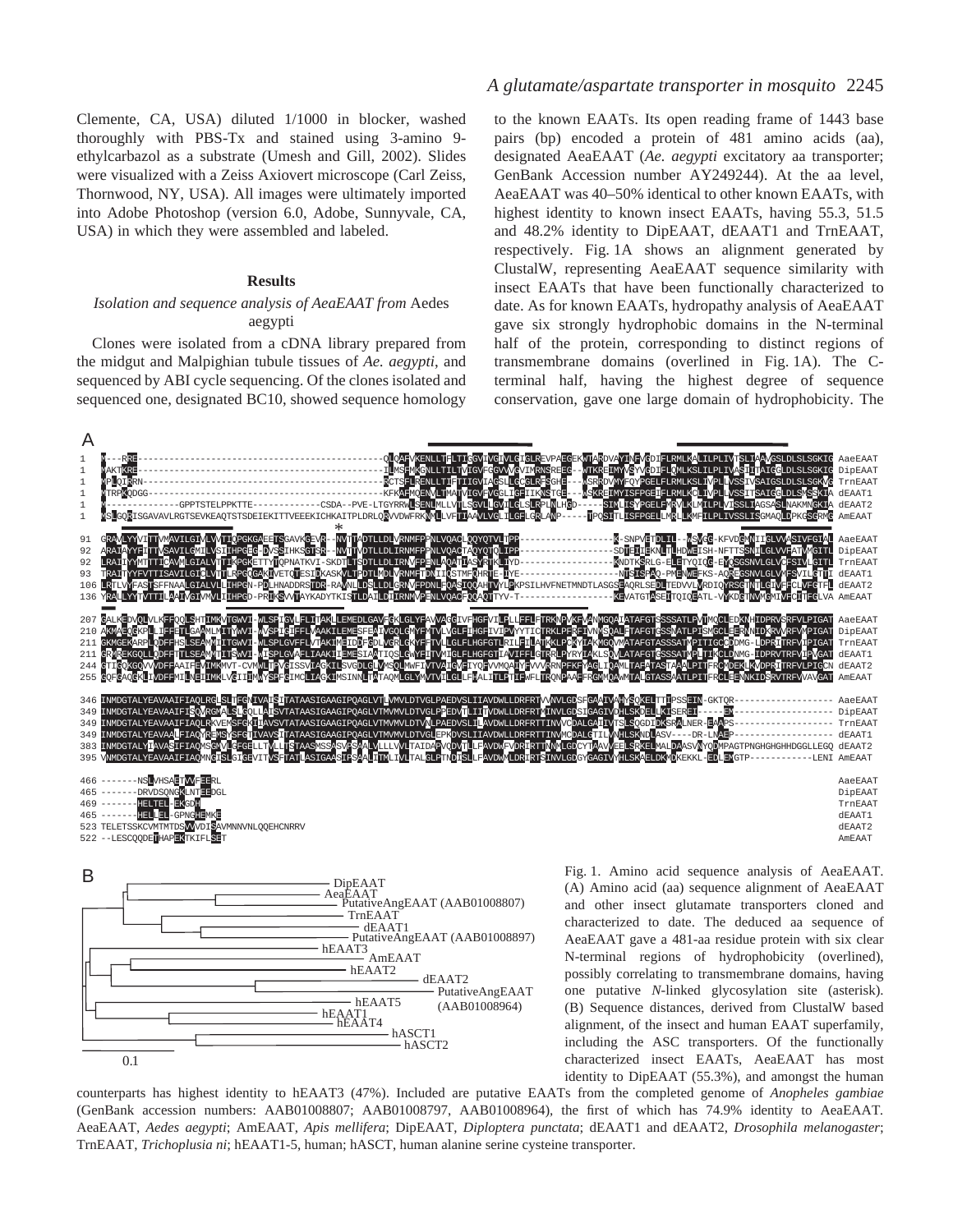deduced amino acid sequence of AeaEAAT additionally gave one putative *N*-linked glycosylation site between transmembrane domains  $2$  and  $3$  (asterisk in Fig. 1A).

The dendrogram analysis (Fig. 1B) includes members of the human EAAT superfamily consisting of hEAAT1-5 and related system ASC transporters, ASCT1 and ASCT2, which transport alanine, serine, threonine and cysteine. Also included are cloned insect EAATs and homologous sequences from the completed genome of *Anopheles gambiae.* Amongst the five subtypes of mammalian EAATs identified thus far, the above mentioned insect transporters collectively are most identical to hEAAT3, with 47.7% identity to AeaEAAT. The completed genomic sequence of *An. gambiae* gave three sequences representing putative members of the EAAT family: AAB01008807, AAB01008797 and AAB01008964, with the deduced amino acid sequences yielding proteins with 75.1, 52.0 and 33.5% identity to AeaEAAT, respectively.

### *Heterologous expression of AeaEAAT*

The AeaEAAT open reading frame was subcloned into the expression vector pBSAMV, whose expression is driven by the T7 promoter. *In vitro* transcription and translation of this subclone gave a protein migrating at 42 kDa when separated by SDS-PAGE (Fig. 2, lane 1).

Heterologous expression of pBSAMVBC10 in both HeLa (Fig. 3) and CV-1 (data not shown) cells showed transport of substrates typical for this family of proteins, namely, L-

glutamate, and L- and D-aspartic acid. Negative controls were initially conducted using the same vector containing a different transporter, MasIne (Chiu et al., 2000), but showed no difference from transfections conducted without DNA (data not shown).

Transport was  $Na^+$ -dependent, as replacement of  $Na^+$  ions in the assay buffer with choline reduced uptake to background levels (Fig. 3A). On the other hand, transport was independent of Cl–, since replacement with each of two types of anions, acetate and gluconate, made no significant difference (Fig. 3B).

AeaEAAT is a high-affinity transporter of its substrates, having  $K_{\rm m}$  values of approximately 30 and 10  $\mu$ mol l<sup>-1</sup> for Lglutamate and the two types of aspartate, respectively (Table 1). In all three cases transport was saturable, with the dose–response relationship following Michaelis–Menten kinetics. Similar affinity parameters were observed when AeaEAAT was independently expressed in both HeLa and CV-1 cells (data not shown). The *V*max values were determined to be 6.0, 3.0 and 6.9 fmol cell<sup>-1</sup> h<sup>-1</sup> for L-glutamate, L-aspartate and D-aspartate, respectively. From these values, the efficacy (*V*max/*K*m) of transport by AeaEAAT was highest for Daspartate (0.6), being double that of L-aspartate (0.3), and triple that of L-glutamate (0.2). Substrate transport was not inhibited

+ Peptide



Fig. 2. *In vitro* transcription/translation of AeaEAAT and western analysis. *In vitro* transcription and translation of the AeaEAAT cDNA produces a translation product that migrates at approximately 40·kDa on an 8% SDS-PAGE gel (lane 1). AeaEAAT is expressed in both the head of the adult *Ae. aegypti* (lane 2), as well as in *Xenopus laevis* oocytes injected with the cRNA encoding AeaEAAT as a protein (lane 4) with mobility of 55·kDa. Membranes prepared from the whole head of adult *Ae. aegypti* and from *Xenopus laevis* oocytes expressing AeaEAAT were separated by 8% SDS-PAGE, transferred to Immobilon P (Millipore), and subjected to western analysis, using the affinitypurified α-AeaEAT antibody. Preincubation of the primary antibody with the antigenic peptide abolished any signal. Lanes 2 and 5, adult *Ae. aegypti* head membranes; lanes 3 and 6, *Xenopus laevis* oocytes injected with cRNA of a *Drosophila* sodium channel; lanes 4 and 7, *X. laevis* oocytes injected with cRNA of pBSAMVBC10. Note that lanes 5–7 are probed with the primary antibody upon preadsorption with the antigenic peptide. The positions of molecular mass (kDa) proteins are shown.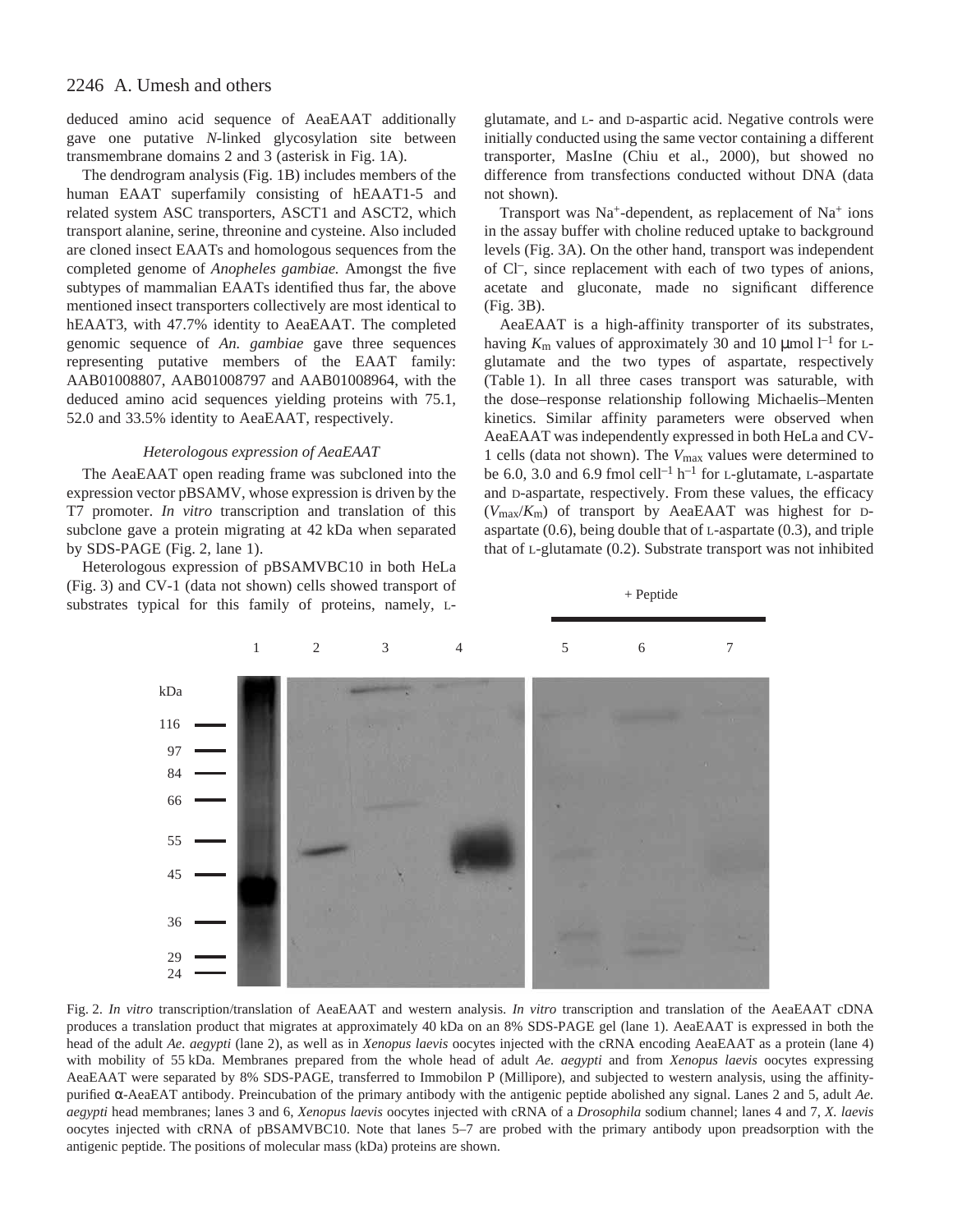by D-glutamate (Table 2), indicating that for glutamate, AeaEAAT demonstrates stereoselective transport of the Lcongener.







### *A glutamate/aspartate transporter in mosquito* 2247

We tested the ability of the 20 amino acids to compete with transport of  $D$ -aspartate (Fig. 4), the non-metabolizable substrate, at a competitor concentration of 5 mmol  $l^{-1}$ . As expected, the earlier determined high-affinity substrates (i.e. Lglutamate and L-aspartate) most strongly competed D-aspartate transport. In addition, we found that L-cysteine inhibited Daspartate uptake to 12% of control levels, and that L-asparagine and L-glutamine also inhibited the substrate transport by 27.5% and 70% of control levels, respectively. At the concentrations used, inhibition by these amino acids was statistically significant at the 99% confidence interval.

#### *Pharmacology*

In an initial screen, various compounds in amounts of 3, 100 and 3000  $\mu$ mol<sup>1-1</sup> were tested for their ability to independently block the AeaEAAT-mediated transport of L-glutamate and D-aspartate.  $30 \text{ nmol } l^{-1}$  <sup>3</sup>H-labeled and 100  $\mu$ mol l<sup>-1</sup> unlabeled substrate were used in the initial screen. Of the compounds tested, *N*-methyl-D-aspartate and kainic acid had no effect on transport, even at  $3$  mmol  $l^{-1}$ (Table 2). Thereafter, the amount of substrate used was reduced to a total of 1 µmol  $l^{-1}$ , so as to approximate the IC<sub>50</sub> to *K*<sub>i</sub> (Cheng and Prusoff, 1973b). The IC<sub>50</sub> (equivalent to the calculated *K*i) values of 11 compounds, DL-*threo*benzoxyaspartic acid (DL-TBOA), *trans-*pyrrolidine-2,4 dicarboxylate (t*-*PDC), L-aspartate-β-hydroxymate, DL-*threo*β-hydroxyaspartic acid (TBHA), L-cysteine, L-cysteic acid, serine-*O*-sulfate, L-cysteine sulfinic acid, α-amino adipic acid, β-glutamate and D-glutamate were determined by using

Table 1. *Kinetics of substrate transport for excitatory amino acid transporters (EAATs)*

|                         | $K_{\rm m}$ (µmol $l^{-1}$ ) |                |              |  |  |  |  |
|-------------------------|------------------------------|----------------|--------------|--|--|--|--|
| Protein                 | L-Glutamate                  | L-Aspartate    | D-Aspartate  |  |  |  |  |
| AeaEAAT                 | $29.4 + 4.6$                 | $10.1 \pm 0.9$ | $13.3 + 3.0$ |  |  |  |  |
| dEAAT1 <sup>a</sup>     | $72 + 3$                     | $31 + 4$       | $92 + 9$     |  |  |  |  |
| $dEAA$ T <sub>2</sub> b | $184.9 + 12.4$               | $33.7 + 6.2$   | $29.2+6.1$   |  |  |  |  |
| TrnEAAT                 | $39.4 + 3.1$                 |                | 20.4         |  |  |  |  |
| DipEAAT                 | $30.5 + 4.7$                 |                | 222.4        |  |  |  |  |
| $hEAA$ T1 <sup>c</sup>  | $48+10$                      |                | $60+12$      |  |  |  |  |
| hEAAT2 <sup>c</sup>     | $97 + 4$                     |                | $54+9$       |  |  |  |  |
| hEAAT3 <sup>c</sup>     | $62 + 8$                     |                | $47+9$       |  |  |  |  |
|                         |                              |                |              |  |  |  |  |

aSeal et al. (1998) expression in COS-7 cells.

bBesson et al. (2000) expression in S2 cells.

cArriza et al. (1994) expression in COS-7 cells.

Aea, *Aedes aegypti*; d, *Drosophila melanogaster*; Trn, *Trichoplusia ni*; Dip, *Diploptera punctata*; h, human.

HeLa cells infected with vTF7-3 recombinant vaccinia virus and transfected with pBSAMVBC10 were assayed for transport of 30 nmol  $l^{-1}$  <sup>3</sup>H-labeled and varying concentrations (0–500 µmol  $l^{-1}$ ) of unlabeled substrate for 5 min.

Affinity  $(K<sub>m</sub>)$  values shown are means  $\pm$  s.e.m. of 3–4 individual experiments and are compared to published values from orthologues.

Corresponding  $V_{\text{max}}$  values were 6.0, 3.0 and 6.9 fmol cell<sup>-1</sup> h<sup>-1</sup> for L-Glu, L-Asp and D-Asp, respectively.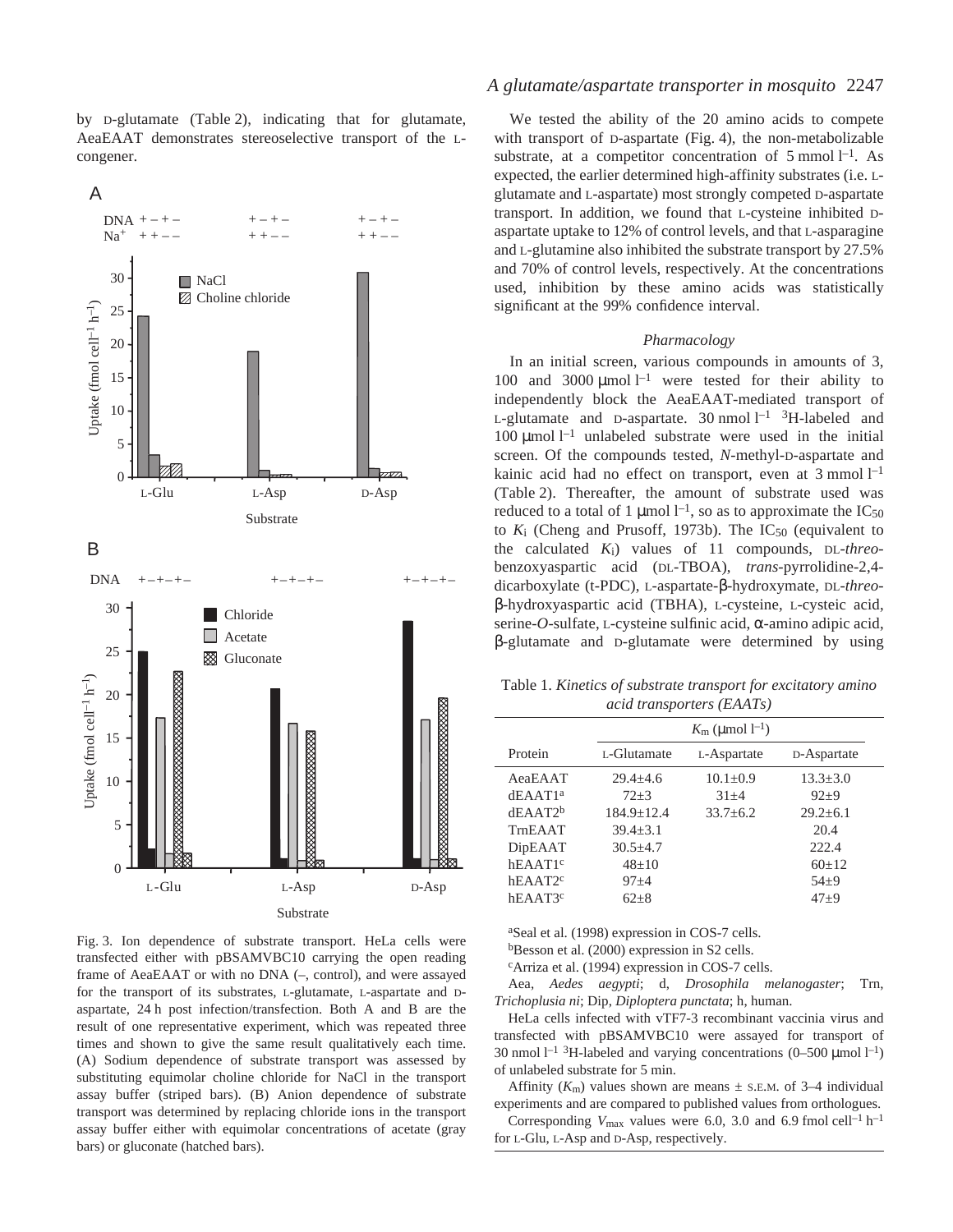|              | $K_i$ (µmol $l^{-1}$ ) |                     |                    |                    |                    |  |  |
|--------------|------------------------|---------------------|--------------------|--------------------|--------------------|--|--|
| Inhibitor    | AeaEAT                 | TrnEAT <sup>1</sup> | EAAT1 <sup>2</sup> | EAAT2 <sup>2</sup> | EAAT3 <sup>2</sup> |  |  |
| DL-TBOA      | $23.7 \pm 2.1$         |                     | $42^{3}$           | $5.7^{3}$          | 6                  |  |  |
| tPDC         | $91 \pm 19$            | 110±15.3            | 79±7               | $8\pm2$            | $61 \pm 14$        |  |  |
| <b>TBHA</b>  | $9.2 \pm 2.9$          | $32.4 \pm 4.8$      | $32\pm8$           | 19±6               | $25 + 5$           |  |  |
| SOS          | 29±5                   | $88.9 \pm 21.8$     | 107 <sub>±8</sub>  | 1157±275           | 150±52             |  |  |
| CA           | $6.6{\pm}3.3$          | $18.4 \pm 4.4$      | $10\pm3$           | $10\pm 2$          | 19±9               |  |  |
| <b>CSA</b>   | $7.1 \pm 3$            |                     | 14 <sub>±7</sub>   | $6\pm1$            | $17\pm2$           |  |  |
| L-Cys        | 336                    |                     |                    |                    |                    |  |  |
| $LA\beta H$  | $97.5 \pm 13.7$        | 316±52              | 369±70             | $184 + 27$         | $133\pm34$         |  |  |
| $\alpha$ -AA | $524 \pm 55$           |                     |                    |                    |                    |  |  |
| $\beta$ -Glu | $651 \pm 20$           |                     | 297±118            | 156±37             | $307\pm48$         |  |  |
| $D$ -Glu     | $1060 \pm 70$          |                     |                    |                    |                    |  |  |
| L-Asn        | $2670 \pm 210$         |                     |                    |                    |                    |  |  |
| KA           | >3000                  |                     | >3000              | $59 \pm 18$        | >3000              |  |  |
| <b>NMDA</b>  | >3000                  |                     |                    |                    |                    |  |  |
|              |                        |                     |                    |                    |                    |  |  |

Table·2. *Inhibition of substrate transport*

DL-TBOA, DL-threo-benzoxyaspartic acid; tPDC, *trans*-pyrrolidine dicarboxylic acid; TBHA, beta hydroxyaspartate; SOS, serine-o-sulfate; CA, cysteic acid; CSA, cysteine sulfinic acid; L-cys, L-cysteine; LAβH, L-aspartate-β-hydroxymate; α-AA, α-amino adipic acid; β-Glu, βglutamate; D-Glu, D-glutamate; L-Asn, L-asparagine; KA, kainic acid; NMDA, *N*-methyl-D-aspartate.

1Donly et al. (1997).

2Arriza et al. (1994).

3Shimamoto et al. (1998).

AeaEAAT-expressing HeLa cells were exposed to 1  $\mu$ mol  $l^{-1}$  cold and 30 nmol  $l^{-1}$  <sup>3</sup>H-labeled D-aspartate in the presence of logarithmically varying concentrations of known glutamate transport inhibitors. Transport was terminated after 5 min, and the  $K_i$  values determined from IC<sub>50</sub> values as described previously (Cheng and Prusoff, 1973).

Values are compared to those published for TrnEAAT and hEAAT1–3 (see Table 1 for abbreviations).

logarithmically increasing concentrations of the various inhibitors. Overall, the inhibitors were equally effective at inhibiting the transport of both  $D$ -aspartate (Table 2) and  $L$ glutamate (data not shown). Of the compounds tested, those involved in the cysteine oxidation pathway such as L-cysteic acid and L-cysteine sulfinic acid, as well as TBHA, were

the most effective inhibitors, with calculated *K*i values of approximately  $6.6\pm3.3$ ,  $7.1\pm3$  and 9.2 $\pm$ 2.9 µmol l<sup>-1</sup>, respectively. The most notable difference in AeaEAAT pharmacology was inhibition by serine- $O$ -sulfate, for which the  $K_i$ 

Fig. 4. Amino acid inhibition of D-aspartate transport. The ability of the 20 amino acids (each at 5 mmol  $l^{-1}$ ) to compete the transport of D-aspartate (as a mixture of 1 µmol  $l^{-1}$  cold and 30 nmol  $l^{-1}$  <sup>3</sup>H-D-aspartate) was examined. Values are a mean of triplicate experiments, plotted as a percentage of D-aspartate transport (fmol cell<sup>-1</sup> h<sup>-1</sup>) in the absence of any competing amino acid. Asterisks indicate significant inhibition at the 99% confidence interval. Note that the results for tyrosine (Y) and tryptophan (W) also appeared to give significant inhibition, but are not indicated by asterisks due to the acidic conditions required for dissolving these amino acids at 5 mmol<sup> $-l$ </sup>, which skewed the results. Amino acids are indicated by the single letter code. –, control (no competing amino acid).

was 29  $\mu$ mol l<sup>-1</sup>. This compound was twice as potent at inhibiting transport by AeaEAAT than TrnEAAT, and three times as potent than hEAAT3. A universal inhibitor of all EAAT subtypes, t*-*PDC, blocked D-aspartate transport with a  $K_i$  of 91 $\pm$ 19 µmol l<sup>-1</sup>, and DL-TBOA, a non-substrate EAAT inhibitor, gave a  $K_i$  value of  $23.7 \pm 2.1 \,\mu\text{mol} \, \text{m}^{-1}$ .

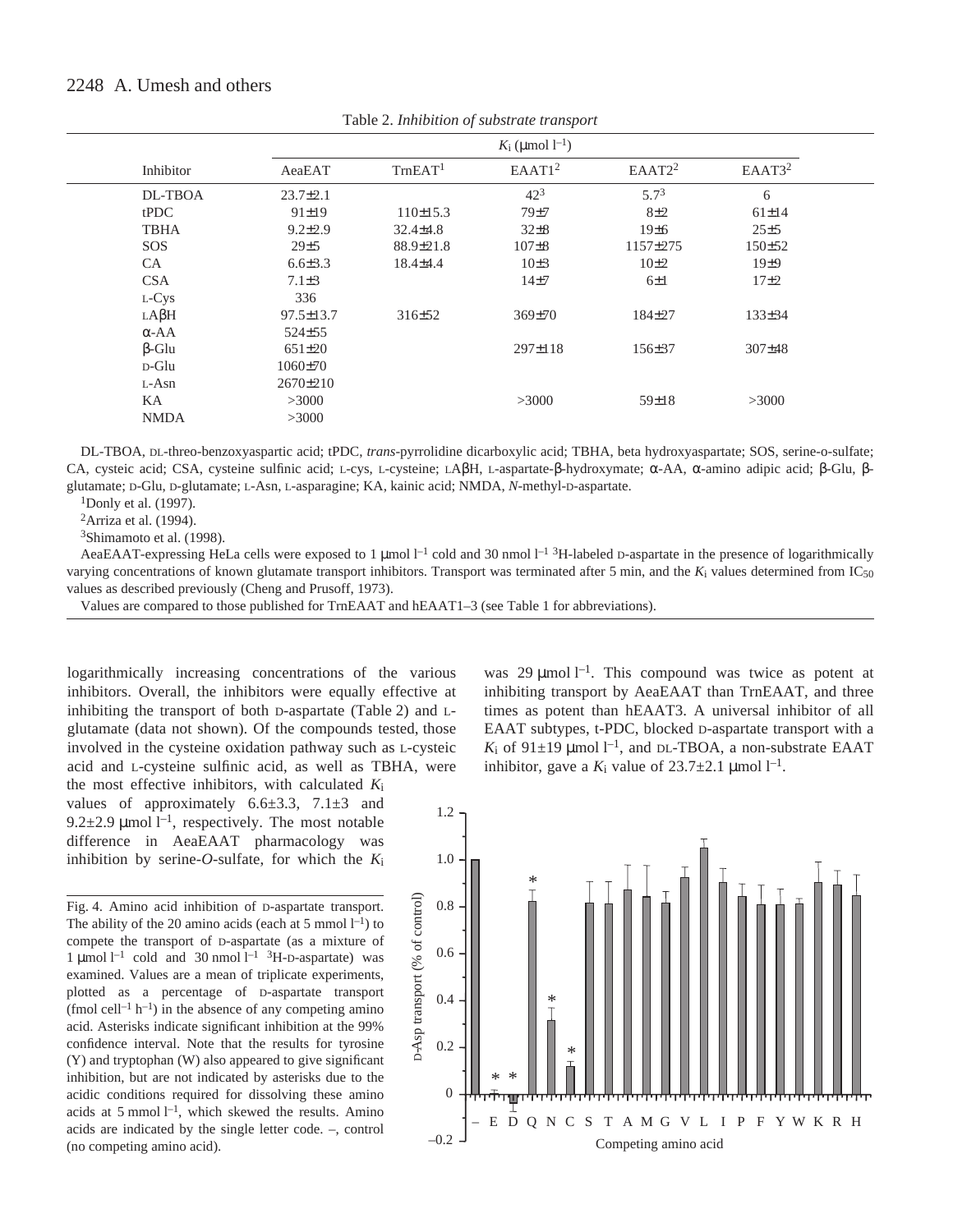

Fig. 5. Substrate-induced currents. (A) Inward currents induced by 100 µmol l<sup>-1</sup> D-aspartate onto *Xenopus* oocytes expressing AeaEAAT for the duration indicated by the black bar. A holding potential of -60 mV was used. Similar inward currents were produced by application of L-Glu, L-Asp and L-Cys (data not shown). (B) Reversal of current upon exposing AeaEAAT-expressing oocytes to a sodium-free buffer containing a high potassium concentration (98 mmol  $l^{-1}$ ), at a holding potential of  $-60$  mV. This represents the transport of endogenous excitatory amino acids out of the oocyte, and was not observed in water-injected oocytes (data not shown). (C) AeaEAAT-mediated substrateactivated currents. These current–voltage relationships are the difference between substrate-activated currents and currents in the buffer alone, obtained by off-line subtraction of the steady state portion of voltage-jump curves. Reversal potentials for the four amino acids (L-Glu, L- and D-Asp and L-Cys) applied at 100  $\mu$ mol  $l^{-1}$  each are approximately +37 mV. (D) Sodium dependence of substrate-activated currents. Replacement of extracellular sodium with equimolar choline completely abolishes the D-aspartate (100 µmol l<sup>-1</sup>)-activated current.

#### *Expression in* Xenopus laevis *oocytes*

In an attempt to understand the ion transport characteristics of AeaEAAT, we turned to heterologous expression of AeaEAAT in *Xenopus laevis* oocytes where two-electrode voltage clamp analysis was performed. *Xenopus* oocytes injected with cRNA *in vitro*-transcribed from pBSAMVBC10 displayed an inward current that is characteristic of this family of transporters upon application of substrate (Fig. 5A). This is consistent with a net inward flow of cations during the transport cycle (Zerangue and Kavanaugh, 1996b). Typically, the current elicited by the application of 100  $\mu$ mol  $l^{-1}$  substrate was as large as 200–400 nA. Similar currents were produced regardless of the substrate (i.e. L-glutamate, L- and D-aspartate, L-cysteine).

Reversal of extracellular ionic composition by raising  $K^+$  ion concentrations caused outward currents to be elicited by oocytes expressing AeaEAAT, reflecting the reversed transport of endogenous excitatory amino acids (Fig. 5B). No outward current was observed in water-injected oocytes upon exposure to high extracellular  $K^+$  (data not shown). Endogenous excitatory amino acid concentration in *X. laevis* oocytes has been reported to be as high as  $12$  mmol  $l^{-1}$  (Wadiche et al., 1995a). Reversed transport is a physiologically relevant phenomenon in mammals that occurs in disease states such as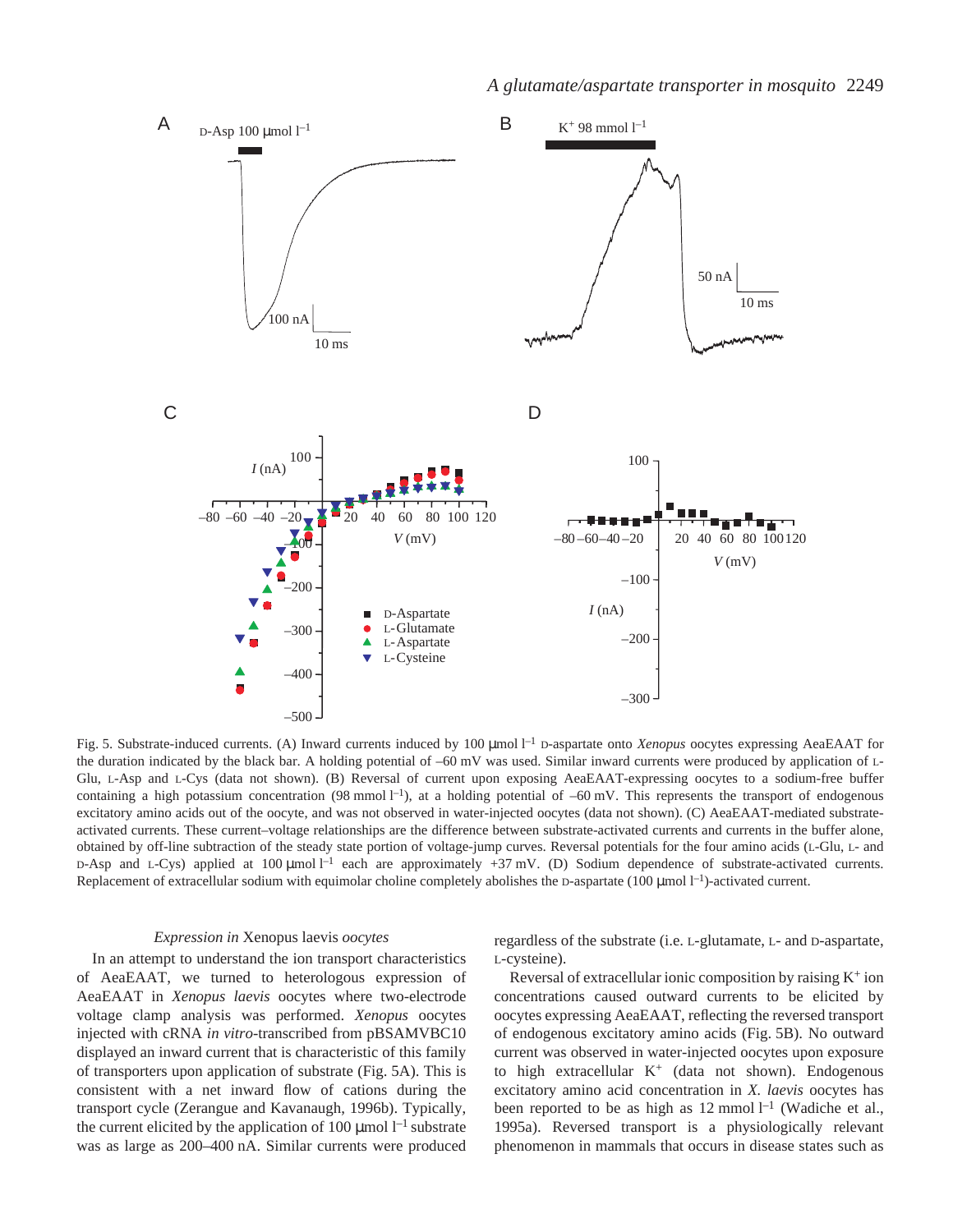

Fig. 6. Effect of Cl<sup>-</sup> on substrate-induced transporter-mediated currents. (A) D-Aspartate (100 µmol l<sup>-1</sup>) activated AeaEAAT currents in ND96 (squares) and various chloride-substituted buffers: gluconate (circles), nitrate (triangles) and thiocyanate (inverted triangles)*.* (B) As A, but with currents in the thiocyanate buffer omitted, so as to expand the *y*-axis. (C) Substrate-induced current-voltage relationships upon dialysis of intracellular Cl<sup>-</sup> from AeaEAAT-expressing oocytes, by incubation in Cl<sup>-</sup>-free saline substituted by gluconate at least 24 h prior to recordings. In the absence of intracellular Cl<sup>-</sup>, the presence of extracellular Cl<sup>-</sup> (squares) causes outward current. This outward current is absent when extracellular Cl<sup>-</sup> is replaced by gluconate (circles). In all cases, currents were recorded from potentials between  $-60$  and  $+50$  mV in 10 mV intervals. (D) Radiolabeled ligand transport by oocytes under voltage clamp (-60 mV), in ND96 buffer, gluconate-substituted buffer (Gluconate), and dialysed oocytes in gluconate-substituted buffer (Dialysed).

ischemia, when extracellular concentrations of  $K^+$  rise to 60 mmol  $1^{-1}$ , thereby depolarizing cells and allowing the release of glutamate by reversed functionality of the glutamate transporters (Attwell et al., 1993).

Difference *I–V* curves obtained by off-line subtraction of voltage-jump protocols without substrate from those with substrate, revealed a substrate-activated current reversing at  $25-30$  mV for all substrates tested (Fig. 5C). The substrateactivated current was abolished upon substitution of extracellular  $Na^+$  with choline (Fig. 5D).

It is now well established that excitatory amino acid transporters carry a substrate-gated anion conductance that is not coupled to transport (reviewed in Seal and Amara, 1999). The ability of AeaEAAT to carry this type of current was determined by investigating the difference *I–V* curves upon replacement of extracellular Cl– with other anions. Outward current was abolished when external chloride was replaced by gluconate (Fig. 6A,B), an impermeable anion, but enhanced when replaced with more permeant anions such as nitrate and thiocyanate (Fig.  $6A,B$ ). We then compared the substrate-activated currents of oocytes depleted of intracellular chloride by dialysis, in both the presence and absence of extracellular chloride (Fig. 6C). Chloride-dialysed oocytes gave identical inward currents regardless of the presence of extracellular chloride. However, outward currents were only seen in dialysed oocytes in the presence of extracellular Cl–.

We addressed the question of whether substrate transport was dependent on the presence of either intracellular or extracellular Cl<sup>-</sup>, by comparing radiolabeled substrate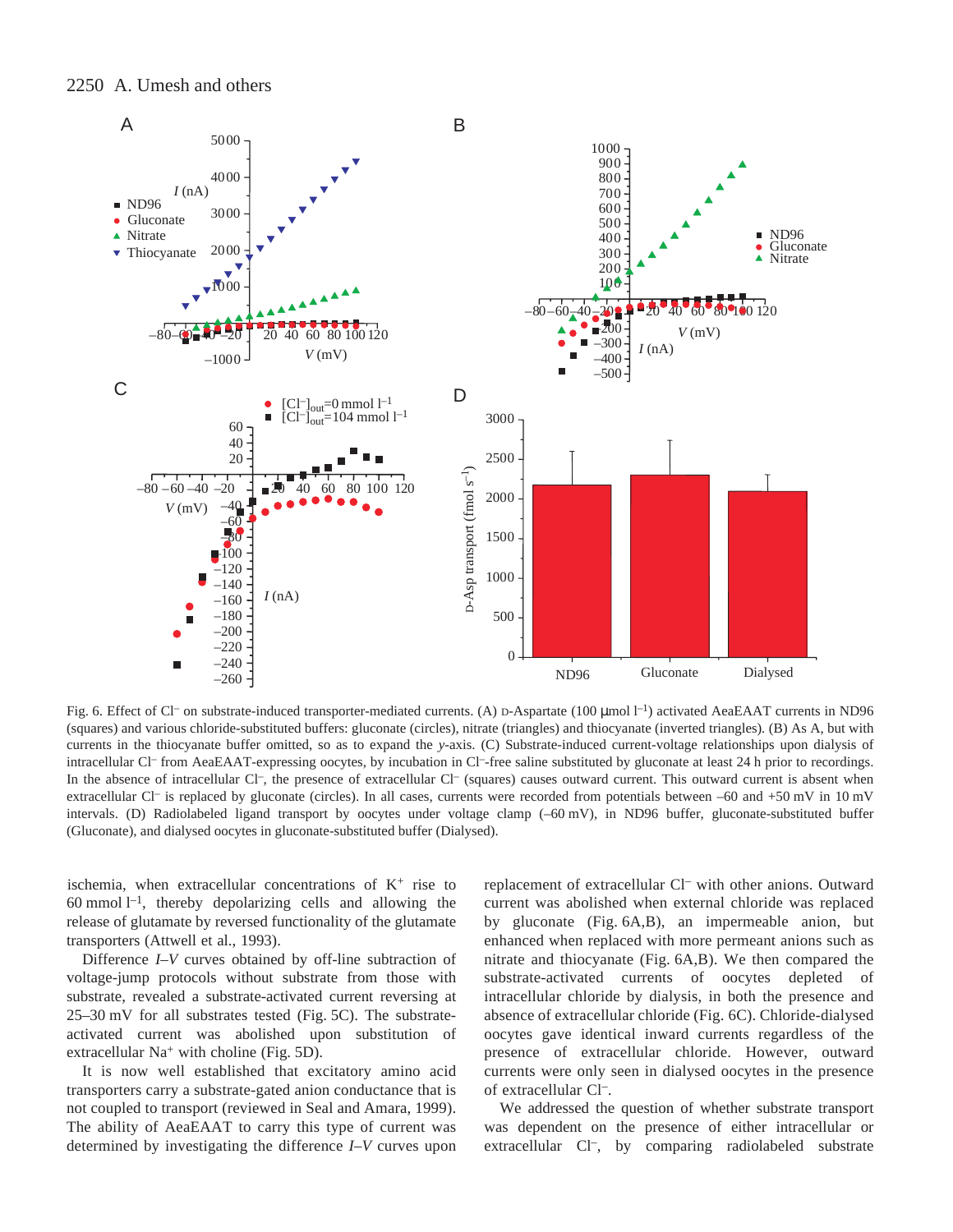

Fig. 7. Western analysis of adult *Ae. aegypti.* Membrane and cytosolic fractions separated from head (lanes 1, 2, 7, 8), thorax (lanes 3, 4, 9, 10) and abdomen (Abd., lanes 5, 6, 11, 12) of adult *Ae. aegypti* were probed with affinity-purified α-AeaEAAT antibody (lanes 1–6) or with the α-AeaEAAT antibody that had been preadsorbed with the antigenic peptide  $(10 \,\mu\text{mol}\,l^{-1})$  (lanes  $7-12$ ). Odd-numbered lanes correspond to membrane fractions, and even-numbered lanes to cytosolic fractions. The α-AeaEAAT specific band migrates at a molecular mass of 50–52·kDa (arrowheads in lanes 1, 3, 5). Arrowheads in lanes 7, 9 and 11 indicate the missing band upon peptide preadsorption. The positions of molecular mass (kDa) proteins are shown.

transport of dialysed oocytes to undialysed oocytes while holding the membrane potential at  $-60~\text{mV}$  (Fig. 6D). Under these conditions, substrate transport was not compromised, in spite of a reduction in the transport associated current.

#### *Western analysis*

We addressed the question of AeaEAAT localization by generating a peptide antibody to a variable region of the protein. Affinity purification produced a specific antibody with high affinity for AeaEAAT, as characterized by ELISA (data not shown). When used in immunoblots against adult *Ae. aegypti* head membrane fractions (25 µg per lane), as well as membrane preparations of AeaEAAT expressing *Xenopus* oocytes  $(9 \mu g$  per lane), the antibody recognized a band at 52.5 kDa (Fig. 2, lanes 2 and 4). When membrane fractions isolated from the adult head, thorax, and abdomen regions were subjected to western analysis  $(25 \mu g)$  per lane), a specific signal of 52.5 kDa was evident in all three regions (Fig. 7, lanes 1, 3, 5), with the most intense signal in the thorax (Fig. 7, lane 3). These bands could not be detected when peptide preadsorbed antibody was used to probe the blots (Fig.  $7$ , lanes  $7, 9, 11$ ). Immunoreactive bands were absent in the cytosolic fractions (Fig. 7, lanes  $2, 4, 6$ ). The results shown in Fig. 7 are from adult males: identical results were obtained from adult females (data not shown).

Analogous experiments were conducted with larval and pupal membrane fractions to gather information on the developmental expression profile. Interestingly, only low levels of AeaEAAT immunoreactivity could be detected in larval head, thorax and abdomen membranes fractions even when  $40 \mu$ g of protein was loaded per lane (data not shown). In the pupal stage, AeaEAAT immunoreactivity was negligible when  $40 \mu$ g of membranes were probed (data not shown).

#### *Immunohistochemistry*

Based on the results from western analysis, we focused on the adult thorax for immunohistochemical studies. Paraffin sections of the adult thorax probed with the affinity-purified antibody revealed staining of neuropile regions of the thoracic ganglia (Fig. 8B,C). Immunoreactivity in this region was abolished when the antibody had been preadsorbed with the antigenic peptide (Fig. 8A). Staining of fibers in the neuropile region, as well as cell bodies peripheral to this region, could be observed (Fig. 8C, arrowheads). The muscles within the thorax, however, did not show immunoreactivity to this antibody.

#### **Discussion**

Here we have presented a comprehensive study on the cloning and functional characterization of a glutamate transporter isolated from a tissue-specific cDNA library from the midgut and Malpighian tubules of the adult female mosquito, *Aedes aegypti*, prior to blood feeding. We presented pharmacological and biophysical data on the heterologously expressed protein, and explored its tissue distribution using western analysis and immunohistochemistry.

At the amino acid level, AeaEAAT has greatest identity to its cloned insect counterparts, especially to DipEAAT, dEAAT1, and TrnEAAT. When compared to the five human homologues, AeaEAAT shares highest homology with the neuronal hEAAT3, whose rabbit homologue was originally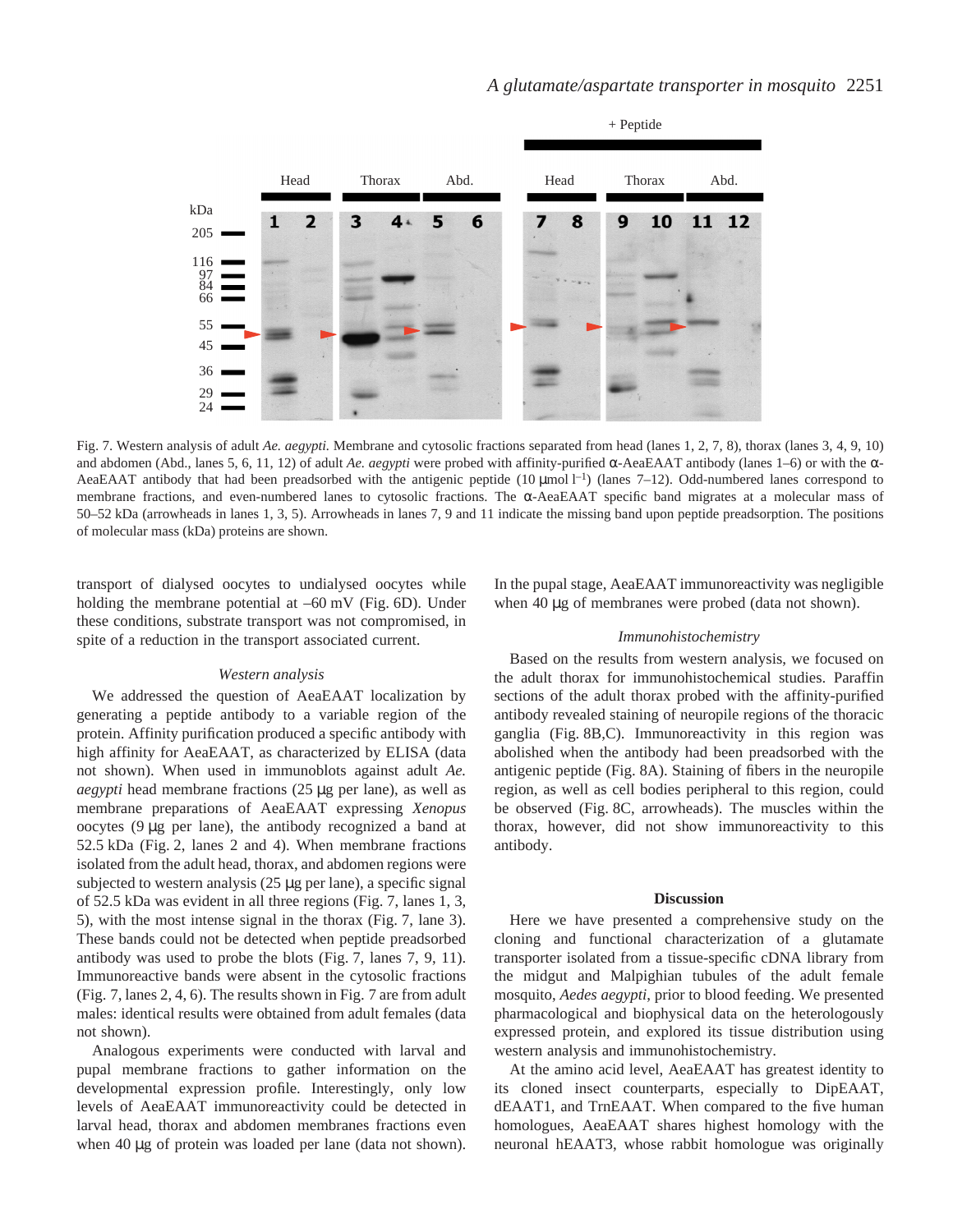isolated from the kidney (Fig. 1B). For all cloned EAATs thus far, including AeaEAAT, sequence conservation is greatest at the C terminus, where 50–60% identity is observed. Hydropathy analysis gives proteins with intracellular N and C termini, having six clear transmembrane segments in the N terminus. The C-terminal transmembrane topology for this family of proteins has been a point of much debate, as despite the high degree of sequence conservation in this region, predictions based on hydrophobicity gave 0–4 transmembrane segments for different EAATs (Slotboom et al., 1999). More recent experimental studies of some mammalian counterparts suggest that the C-terminal half comprises a re-entrant loop structure with an outward-facing hydrophobic linker between the loop and final transmembrane domain (Grunewald et al., 1998; Seal and Amara, 1998; Seal et al., 2000).

In humans, apart from the high-affinity glutamate transporters (EAAT1-5), there are two  $Na<sup>+</sup>$ -dependent neutral amino acid transporters with approximately 30% identity to EAAT1–5, possessing the 6-amino-acid signature sequence AAI/VFIAQ. The two proteins, ASCT1 and ASCT2, have the transport properties of system ASC, which transport alanine, serine, threonine and cysteine (Arriza et al., 1993; Shafqat et

al., 1993; Utsunomiya-Tate et al., 1996). The five EAAT proteins and two ASCT proteins thus form a carrier superfamily. As with other EAATs, AeaEAAT shares lower identity (30–35%) with ASCT1 and ASCT2.

Analysis of the two completely sequenced insect genomes, namely *D. melanogaster* and *Anopheles gambiae*, show the presence of two and three EAAT homologues, respectively. The two in *D. melanogaster*, dEAAT1 and dEAAT2, have been cloned and shown to functionally transport glutamate and aspartate, while the three in *An. gambiae* (GenBank accession numbers: AAB01008807, AAB01008797 and AAB01008964) have yet to be cloned (Besson et al., 1999, 2000; Kosakai and Yoshino, 2001; Seal et al., 1998). Based on this information, it is likely that there are at least two genes in mosquitoes encoding glutamate/aspartate transporters. However, the lower identity of AeaEAAT (33.5%) with the third homologous EAAT sequence in *An. gambiae* (AAB01008964) resembles the level of identity observed with the mammalian System ASC transporters (approximately 30–35%), suggesting that it is a functional homologue of System ASC transporters rather than EAATs.

Based on the initial amino acid sequence analysis, as well







Fig. 8. Immunohistochemistry of *Ae. aegypti* adult thorax, embedded in paraffin and sectioned. (A) Samples treated with α-AeaEAAT antibody preadsorbed with the antigenic peptide (50  $\mu$ mol l<sup>-1</sup>); (B) samples treated with  $\alpha$ -AeaEAAT antibody, showing specific staining in the neuropile of the thoracic ganglia. (C) Staining in the thoracic ganglia (boxed areas in A and B) shown at a higher magnification. Arrowheads indicate examples of stained cell bodies. Scale bars,  $100 \mu m$ .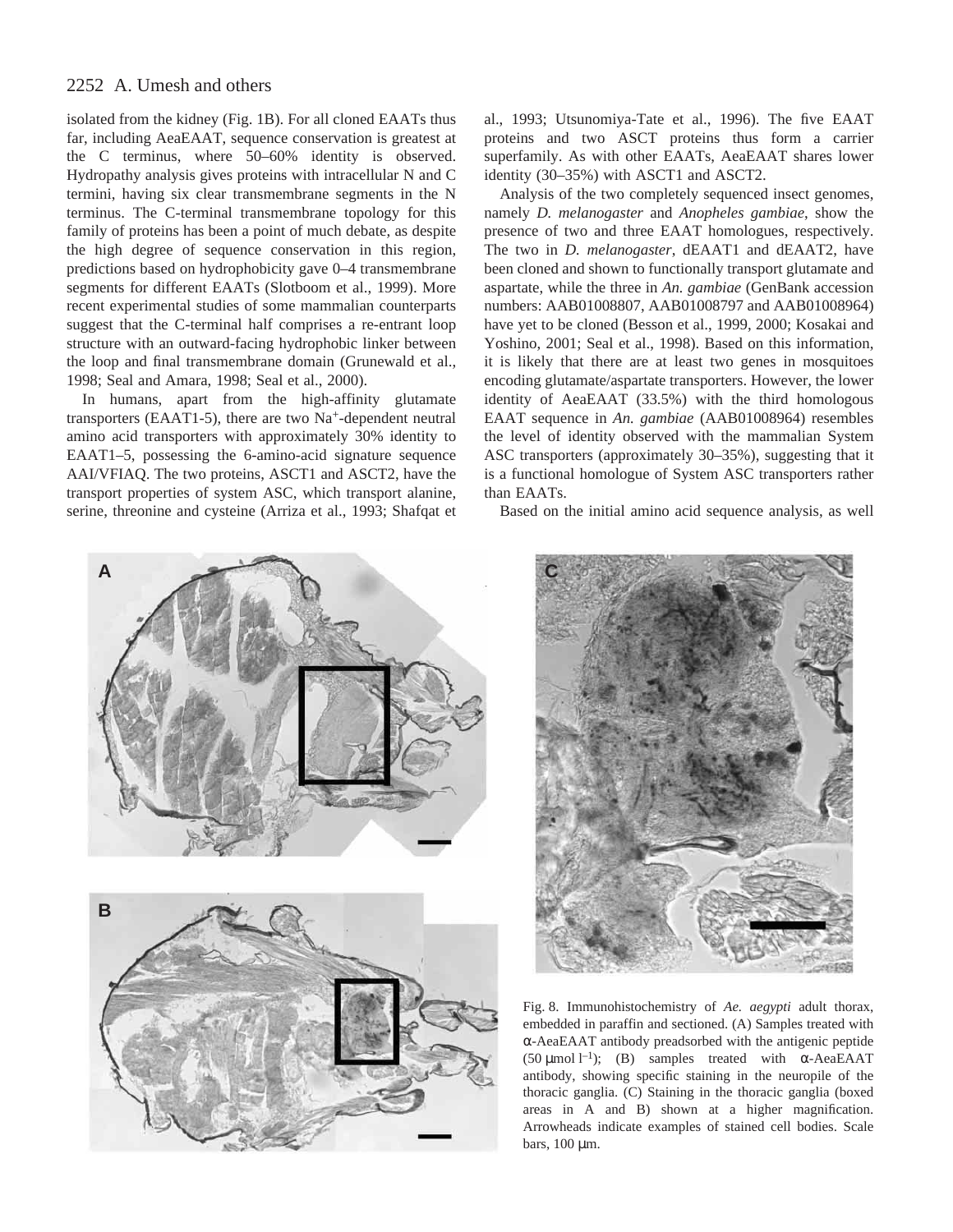as the fact that AeaEAAT was originally isolated from a midgut/Malpighian tubule cDNA library, we heterologously expressed AeaEAAT in mammalian cells and *Xenopus* oocytes to test the hypothesis that it is the functional homologue of hEAAT3. Heterologously expressed AeaEAAT indeed transports glutamate and aspartate with high affinity (Table·1), sharing many of the properties seen with the mammalian EAATs, such as a strict dependence on extracellular Na<sup>+</sup> for function, and ability to perform reversed transport in the presence of high concentrations of extracellular  $K^+$ . A few lines of evidence prove our hypothesis that AeaEAAT is the functional homologue of hEAAT3. For example, analysis of AeaEAAT pharmacology excludes it from being the functional homologue of hEAAT2, as AeaEAAT is insensitive to DHK and KA, a property distinct to hEAAT2 (Table 2). With the exception of a unique sensitivity to serine-o-sulfate, pharmacological analysis of AeaEAAT using known blockers of glutamate transport shows its similarity to hEAAT1 and hEAAT3. Examination of substrate-elicited currents shows AeaEAAT to be responsive to *L*-cysteine (Fig. 5C), an amino acid which causes neuronal damage in mammals (Olney and Ho, 1970). Application of L-cysteine produces transportermediated currents specific for mammalian EAAT3, and thus additionally classifies AeaEAAT as an hEAAT3 orthologue (Zerangue and Kavanaugh, 1996c).

Profiles of difference *I–V* curves representing the substrateactivated transporter currents demonstrate AeaEAAT to be most similar to hEAAT3 as both reverse between +35 and +40 mV (Fig. 5C) (Wadiche et al., 1995a). Difference *I*-V curves for mammalian EAATs show clear reversal potentials ranging from  $+9$  to  $+40$  mV for hEAAT1–3, to  $-20$  mV in the case of hEAAT4 and 5 (Arriza et al., 1997; Fairman et al., 1995; Wadiche et al., 1995a). Sodium-dependent solute transporters acting as secondary active carriers are not expected to reverse in polarity when exposed to extracellular substrate, regardless of the membrane potential, as seen for the rat GABA transporter (Mager et al., 1993). While reversals are not expected of classical secondary active carriers, they have been observed with transporters mediating substrate-evoked conductances that are not coupled to transport (Chaudhry et al., 2001; Fairman et al., 1995; Wadiche et al., 1995a). In particular, for mammalian EAATs the reversal has been attributed to a stoichiometrically uncoupled substrate-activated anion conductance, which is a property intrinsic to EAATs comprising (1) an anion leak in the absence of substrate, and (2) an anion channel-like activity evoked by the substrates of glutamate transport, but is not required for substrate transport (Arriza et al., 1997; Bergles and Jahr, 1997; Fairman et al., 1995; Otis and Jahr, 1998; Seal et al., 1998; Wadiche et al., 1995a; Wadiche and Kavanaugh, 1998). Although termed 'stoichiometrically uncoupled', this channel activity requires the presence of Na+ and substrate, and is thought to be activated early in the transport cycle (Otis and Kavanaugh, 2000). The necessity for  $Na<sup>+</sup>$  and substrate is also apparent in our studies, since absence of both Na+ and substrate evokes no transporter-mediated current (Fig. 5D).

While all five human EAATs exhibit a substrate-activated

### *A glutamate/aspartate transporter in mosquito* 2253

anion conductance, its contribution to the overall substrateactivated current differs. For example, more than 95% of the substrate-induced current is carried by Cl– ions for hEAAT4 and hEAAT5 and 50–73% for hEAAT1-3 (Arriza et al., 1997). dEAAT1, the only other insect glutamate transporter studied by two-electrode voltage clamp, possesses a substrateactivated anion conductance that is responsible for most of the substrate-induced current. Furthermore, in the absence of intracellular and extracellular Cl–, both substrate transport and substrate-induced currents by dEAAT1 are completely abolished (Seal et al., 1998).

Difference *I*–*V* curves upon anion substitution show AeaEAAT to elicit an analogous substrate-activated anion conductance, although the effect of Cl– on AeaEAAT is not as dramatic as for dEAAT1 or hEAAT4 and 5. Replacement of extracellular Cl<sup>-</sup> with gluconate, a more bulky anion, reduces the amplitude of both inward and outward currents, as for dEAAT1 (Fig. 6A,B), whereas substitution with more permeant anions such as  $NO<sub>3</sub><sup>-</sup>$  and SCN<sup>-</sup> increases the outward currents and shifts the reversal potential to values more negative than *E*Cl, as seen for mammalian EAATs (Wadiche et al., 1995a; Zerangue and Kavanaugh, 1996a). The gluconatemediated effects can be explained by employing explanations similar to those used for dEAAT1, where (1) the reduced outward current results from a reduction in inward anion permeation, and (2) the reduced inward current results from a reduced outward flow of Cl– due to a change in the chemical gradient (Seal et al., 1998). On the other hand, effects of NO<sub>3</sub><sup>-</sup> and SCN– are due to increased permeation of these anions through AeaEAAT. Removal of both extracellular and intracellular Cl– by dialysis with gluconate abolishes the reversal of the substrate-elicited current, while retaining an inward current (Fig. 6C), reflecting the coupled transport of substrate,  $Na^+$ ,  $H^+$  and countertransport of  $K^+$ . We conclude that the anion channel activity is not stoichiometrically coupled to substrate transport, since radiolabeled substrate transport under voltage clamp is not compromised regardless of the presence of  $Cl^-$  (Fig. 6D).

For the mammalian EAATs, the anion channel activity was recently separated from transport activity on a molecular level, where sulfhydryl modification of mutated residues V449C or V452C in hEAAT1 abolished substrate transport but not the anion conductance (Ryan and Vandenberg, 2002; Seal et al., 2001). These amino acids are conserved in AeaEAAT (V398 and V402) and could thus provide the basis for its ability to also exhibit an anion conductance. In summary, studies on the anion channel properties of AeaEAAT demonstrate its similarity to hEAAT1, 2 and 3, rather than hEAAT4 or hEAAT5. Coupled with the sequence comparisons and pharmacological studies discussed previously, these data strengthen the hypothesis that this protein is a functional homologue of hEAAT3.

Competition studies for D-aspartate transport by the 20 amino acids revealed statistically significant inhibition by Lglutamine and L-asparagine, amidated forms of the excitatory amino acid substrates (Fig. 4). While preliminary studies in our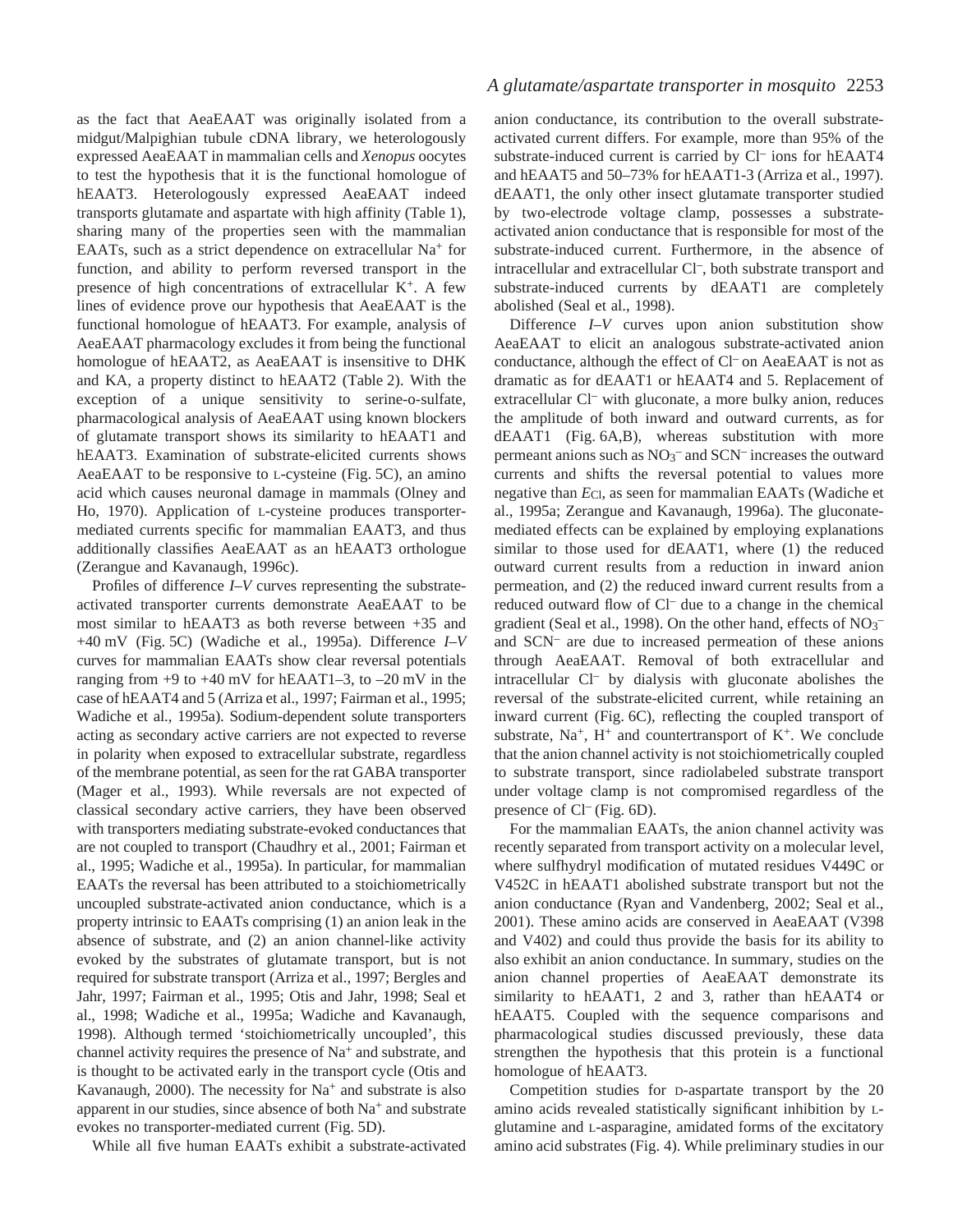laboratory implicate the ability of AeaEAAT to transport these amidated amino acids (data not shown), these results, as well as the L-glutamine and L-asparagine inhibition noted here, may be an artifact of trace contamination of L-glutamate and Laspartate in the commercially available amino acids.

The final question addressed in this study is the localization of AeaEAAT, as it is still unclear whether insect EAATs participate in signal termination at invertebrate neuromuscular junctions. Only two recent reports have addressed this issue, where Soustelle et al. (2002) examined dEAAT1 and dEAAT2 expression *via in situ* hybridization, and Gardiner et al. (2002) studied TrnEAAT localization *via* immunohistochemistry. Results from both groups demonstrate the respective EAATs to be glial rather than neuronal. Gardiner et al. (2002) provided additional evidence for TrnEAAT localization in glia at both neuromuscular junctions and in neuropile regions of larval *T. ni*. The glial localization of these insect transporters illuminates the importance of glia in regulation of extracellular glutamate concentrations. Indeed, in humans it is believed that the glial transporters (hEAAT1 and hEAAT2) principally contribute to glutamate clearance in the brain, thereby preventing glutamate induced excitotoxicity. This has been demonstrated by EAAT knockout mice, in which mice lacking glial EAATs develop neurodegeneration and paralysis that are symptomatic of glutamate excitotoxicity (Rothstein et al., 1996; Tanaka et al., 1997).

Initial experiments to localize AeaEAAT by western analysis showed the greatest immunoreactivity in membrane fractions of the adult thorax (Fig. 8). Given the intensity of the immunoreactive band in thorax membranes compared with the head and abdomen membrane fractions, we initially hypothesized AeaEAAT to be present in adult thorax muscles, since the adult thorax is rich in muscles involved in flight and leg movement. However, immunohistochemistry results from the adult thorax showed specific staining in the neuropile regions of the thoracic ganglia but not in muscles (Fig. 8). The present data do not discriminate between the neuronal or glial localization of AeaEAAT, an issue which is currently being pursued. Nonetheless the results do suggest that AeaEAAT is not involved in termination of glutamatergic signals at the adult mosquito neuromuscular junction. Yet, based on the findings of Gardiner et al. (2002) that insect EAATs are indeed localized in muscles, as well as our hypothesis that a second functional EAAT exists in the mosquito genome (as discussed earlier), we postulate that the second mosquito EAAT would be responsible for termination of glutamatergic signals at the mosquito neuromuscular junction.

It is interesting to note that western analysis of analogous membrane fractions from fourth-instar larvae and day-2 pupae gave virtually negligible immunoreactivity, implying an increase of the AeaEAAT signal with development. Indeed, this is the case for dEAAT1, where the authors have noted that the onset of expression occurs in larval stages rather than in embryonic stages (Soustelle et al., 2002). Tissue-specific RT–PCR performed to localize AeaEAAT gave inconclusive results, as PCR products from genomic and cDNA gave identical sizes, indicating a lack of intronic sequences (data not shown).

In spite of the fact that this clone was originally isolated from an EST library of the adult female midgut/Malpighian tubule library, whole-mount immunolocalization studies using these tissues did not yield any positive results. We believe that this can be attributed to one of the following: (1) the present antibody is not capable of detecting AeaEAAT in the wholemount preparations used, (2) the transcript, and therefore the protein is expressed below the limits of detection of immunocytochemical procedures, or (3) the clone was isolated from contaminating nerve or muscle tissue surrounding the midgut and Malpighian tubule tissues used to create the cDNA library.

The results presented in this study provide an insight to the role played by excitatory amino acid transporters in the mosquito, *Aedes aegypti.* Mosquitoes have historically been and still are the cause of many human diseases worldwide, including malaria, dengue, lymphtic filariasis, yellow fever, Japanese encephalitis and West Nile virus (Roberts, 2002). Together, there are over 500 million cases a year of mosquitoborne illnesses. Amidst the heightened interest in mosquito biology, the work presented is a timely contribution to the further understanding of this disease vector.

We thank Drs V. Filippov, Y. Park, C. S. Chiu, and M. E. Adams for valuable discussions throughout the course of this work; Dr Y. Zhao for expert technical guidance; Drs V. Filippov, M. L. Patrick and Ms H. R. Sanders for critically perusing the manuscript; and Ms A. Soderini-Coviella for maintaining the *Ae. aegypti* colony and help with dissections. This research was funded by grants AI 48049 to S.S.G. and a University of California Dissertation Research Grant to A.U.

#### **References**

- **Arriza, J. L., Eliasof, S., Kavanaugh, M. P. and Amara, S. G.** (1997). Excitatory amino acid transporter 5, a retinal glutamate transporter coupled to a chloride conductance. *Proc. Natl. Acad. Sci. USA* **94**, 4155-4160.
- **Arriza, J. L., Kavanaugh, M. P., Fairman, W. A., Wu, Y. N., Murdoch, G. H., North, R. A. and Amara, S. G.** (1993). Cloning and expression of a human neutral amino acid transporter with structural similarity to the glutamate transporter gene family. *J. Biol. Chem*. **268**, 15329-15332.
- **Attwell, D., Barbour, B. and Szatkowski, M.** (1993). Nonvesicular release of neurotransmitter. *Neuron* **11**, 401-407.
- **Bergles, D. E. and Jahr, C. E.** (1997). Synaptic activation of glutamate transporters in hippocampal astrocytes. *Neuron* **19**, 1297-1308.
- **Besson, M. T., Soustelle, L. and Birman, S.** (1999). Identification and structural characterization of two genes encoding glutamate transporter homologues differently expressed in the nervous system of *Drosophila melanogaster. FEBS Lett.* **443**, 97-104.
- **Besson, M. T., Soustelle, L. and Birman, S.** (2000). Selective high-affinity transport of aspartate by a *Drosophila* homologue of the excitatory aminoacid transporters. *Curr. Biol.* **10**, 207-210.
- **Blakely, R. D., Clark, J. A., Rudnick, G. and Amara, S. G.** (1991). Vaccinia-T7 RNA polymerase expression system: evaluation for the expression cloning of plasma membrane transporters. *Anal. Biochem.* **194**, 302-308.
- **Buller, A. L. and White, M. M.** (1992). Ligand-binding assays in *Xenopus* oocytes. In *Methods in Enzymology; Ion channels* (ed. B. Rudy and L. E. Iverson), pp. 368-375: San Diego, London: Academic Press, Inc.
- **Burrows, M.** (1996). *The Neurobiology of an Insect Brain*. Oxford, New York: Oxford University Press.